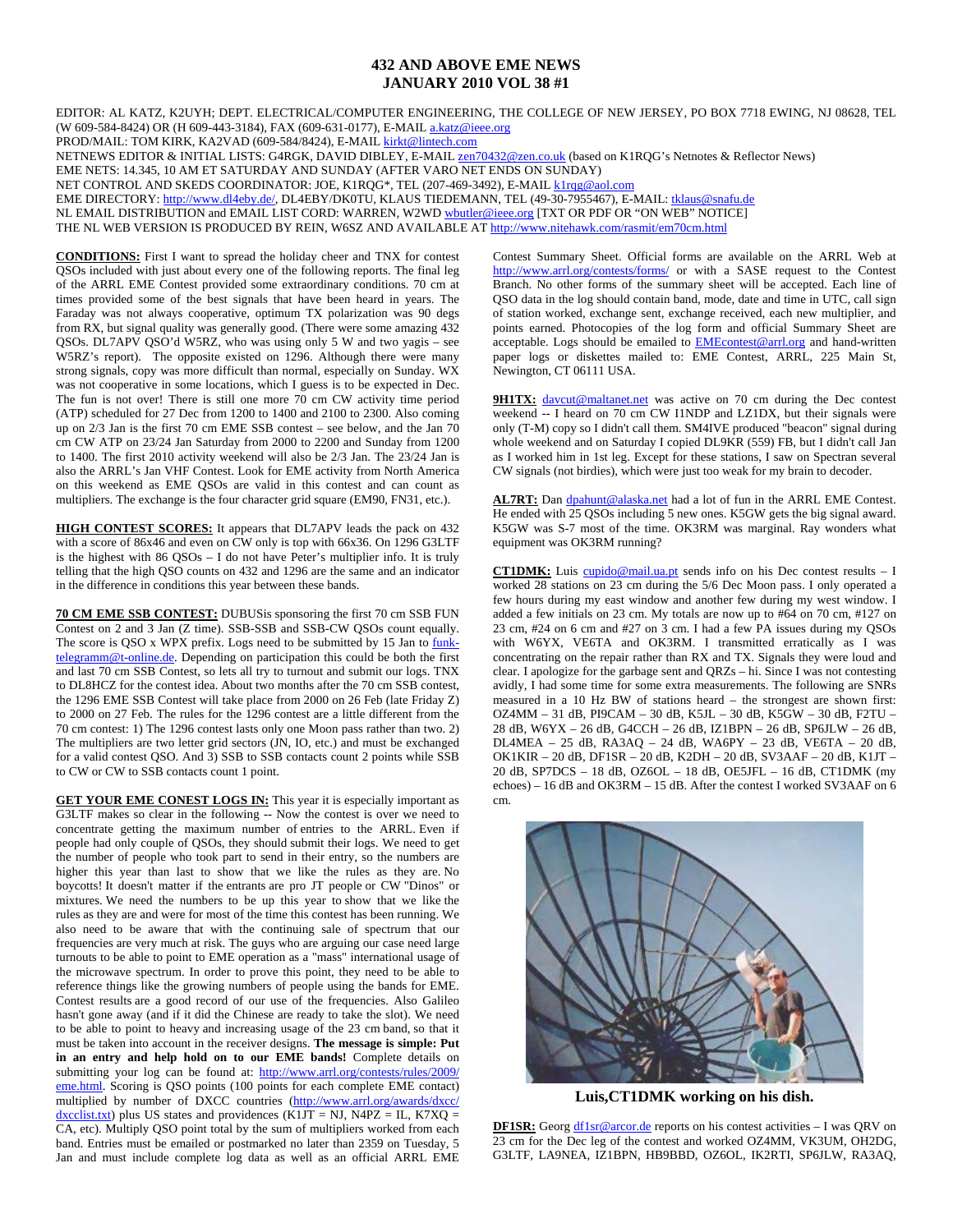PA3FXB, K2DH, K5GW, DL4MEA, PI9CAM, K8EB, ES5PC, SP7DCS, SV3AAF, G4RGK, G4CCH, IK3COJ, DL3EBJ, JA6AHB, OK1KIR, LZ2US, RD3YA, OK3RM, CT1DMK, G3LQR, DL6SH, UT2EG, K5JL, DF3RU, OE5JFL, K1JT, WA6PY, VE6TA, W6YX and F2TU. I heard PY2BS (nice signal, but never got a chance to call him as it was never his frequency). I was QRV for 12 hours and ended with 41 QSOs.

DL6SH: Andreas (DJ3JJ) dj3jj@gmx.net and Slawek (DL6SH) report on their contest activity -- We really enjoyed working the Dec part of the ARRL EME Contest on 23 cm. We were QRV only on Saturday from 2000 to Sunday at 0800. We made a total of 26 QSOs. I am sorry for the stations we missed (F2TU was one) due to our lack of experience with our new station. We expanded a 3 m (10') Orbitron dish (F/D 0.3) in a very simple way using 12 mm mesh to about 3.8 m (F/D 0.24). We optimized on Sun noise (+0.5 dB) with a mesh ring behind the septum of our very deep dish. With 250 W at the feed from a SSPA, we could speaker copy our echoes all the time (+10 dB to +20 dB on Spectran). Stations worked were DF3RU (559/559), G3LTF (559/549), OE5JFL (549/559), SD3F (559/559), LZ2US (559/539), OH2DG (559/549), RA3AQ (559/559), OZ6OL (559/559), G4CCH (559/559), JA6AHB (559/549), OK3RM (549/549), HB9BBD (569/569), IZ1BPN (559/539), PI9CAM (579/579), OK1KIR (549/549), DF1SR (559/559), K2DH (559/549), DL4MEA (559/549), K5JL (579/569), ES5PC (559/559), SV3AAF (0/0), WA6PY (0/0), SP6JLW (559/449), K5GW (579/569) and K1JT (559/559) for a score of  $26x22 = 57,200$  points. We plan to be QRV for the SSB contest in Feb with a new 450 W SSPA.



**DL6SH's 3.8 m dish – note 12 mm mesh used to increase size** 

**DL7APV:** Bernd  $\frac{dl7apv@gmx.de}{dl7apv@gmx.de}$  was very active on 432 during the ARRL EME bespite a very busy time at QRL –- I made 100 contacts on 432 but minus all the DUPs ended with a score of 88x46 in mixed mode and 66x36 on CW only. My best QSO was with W5RZ using JT65. He was using only 2 x 9 wl yagis and 5 W! at the feedpoint. We both were very surprised that we worked. Nil was heard from WB7QBS, so I urgently need something for vertical pol. I found the problem with my new PA. the tube's G2 had a short to ground, but only when RF is present. This is not good news as it means that I have to disassemble the whole cavity. The second Moon pass I tried an old solid state TV amp with good results. So my old TH347 PA can retire now. I will be QRV around XMAS due to holidays and plan to be active in the new DUBUS 432 EME SSB Contest on 2/3 Jan.

**DL9KR:** Jan bruinier@t-online.de reports on the 2009 ARRL contest on 432 -- Again, this contest was fun with the usual ingredients of condx ranging from extraordinary to mediocre, op's sleepiness, phases of very adverse WX, and increasing tree blockage. My yield was about 50% of contact count as compared with the nineties, but proves that 70 cm still is up and running. QSOs were JA6AHB, JA9BOH, JA0TJU, OK1KIR, JJ1NNJ, OK1TEH, OH2DG, I1NDP, SM3JQU, UA3PTW, OH0/DL1YMK, DL7APV, SP6JLW, DG1KJG, SP7DCS, G3LTF, LZ1DX, SD3F, SV1BTR, DF3RU, SV3AAF, DJ7GK, K1RQG, VE2ZAZ, N4GJV, UA6LGH, K4EME, VE6TA, KL7HFQ, K7XQ, SM2CEW, OZ4MM, KL6M, F6HLC, N8CQ, W8TXT, F6FHP for initial #892, ES5PC #893, PI9CAM, JA5NNS, DL7UDA, UA4AQL, IK6EIW, IK2RTI, HB9Q, LZ1DX DUP, YO2IS, DL4MEA, SM4IVE - cool to have Lars back, K0RZ, G4RGK, K1JT, NC1I, K3MF, LU7DZ – FB signal, WA2FGK #894, OK2POI, SM6FHZ, WA6PY - strong, W7CI, JA5NNS DUP, OK1CA, VK3UM (589), DL7UDA DUP, WD5AGO, K7XQ DUP, DL5FN and JA0TFU DUP for 63x34. The ARRL's revised contest rules are quite acceptable and I've submitted my log.

**EA3DXU:** Benjamin bpaloma@telefonica.net reports on his 70 and 23 EME contest efforts – I did not do well during the Dec leg of the EME contest. I slept only 3 hours and looked up and down the frequency bands, but only consistently

heard HB9Q on 23 and 70 cm. I was active only on JT65. Besides HB9Q, I copied only K8EB and PY2BS on 23 cm, but no QSOs. On 70 cm I worked HB9Q, DL7APV, DK3WG, LZ1DX, DL7UDA for an initial (#), UA3PTW, DL2NUD and K3MF. CWNR were W5RZ, K1JT, and W7MEM. The conditions were very good on Saturday. I had speaker copy of my 70 cm echoes at an elevation of 60º. This never was heard before with my 2 x 21 el yagis and 750 W. I think the small JT stations did not try to operate the contest without chat support.

F1EHN: JJ jim\_f1ehn@wanadoo.fr writes -- There are more than 140 photos of antennas into the database covering the EME bands from 6 m to 1.2 cm on my web site, http://picasaweb.google.com/papatoux. The goal of this database is to display (during a QSO or whenever) the photo of the antenna and the location of a DX station. Of course, the database can also be browsed with other tools like EME System and Google Earth at any moment, see the example on my web site. I had planned to do a new package at the end of 2009. If you wish to add your antenna's photo, please send it via email + info as indicated below: - a photo of your antenna (1 per band) (better than  $640*480$  pxl  $- 1280 * 960$  is preferred), a comment/title for the photo (ex: F6KSX 3 cm - 3.3 m dish), - latitude and longitude of the antenna (optional), - your grid square (locator), - the nearest city to check the location of the photo, and - your web site (if you have one).

**F5SE:** Franck kozton@free.fr reports on 23 cm the Dec ARRL Contest weekend -- Once again I was only QRV on EME "Receive Only". Parts needed for my transmitter arrived too late to allow completion before the contest. On the other hand my "fixed" drive motor arrived two days before the contest, so my PC driven auto-tracking was back in operation. Here is the list of stations heard, only 43 this time: CT1DMK (539), DF1SR (539), DF3RU (549), DL4MEA (569), DL6SH (569), ES5PC (549), F2TU (579), F5JWF (529), G3LTF (569), G4CCH (559), HB9IZ (569), IK3COJ (539), IZ1BPN (579), LA9NEA (549), LZ2US (549), OE5JFL (539), OH2DG (549), OK1KIR (569), OK3RM (539), OZ4MM (579), OZ6OL (529), PA3FXB (529), PI9CAM (559), PY2BS (549), SM2CEW (549), SP6JLW (579), SP7DCS (539), UR5LX (419), VA7MM (549), VE4SA (519), VE6TA (559), AL7RT (519), K1JT (569), K2DH (549), K5GW (579), K8EB (549), N2NQI (519), N2UO (529), NY2Z (529), W6YX (559), W9IIX (529), WA6PY (559) and WA8RJF (519). Several of the stations heard in Oct were not logged. It is likely that some weak stations were skipped in the list. But I have made an audio recording of all that I heard. Careful listening of the recording will be carried out later in order to identify any weak signals missed. During this contest I could only be QRV from 0600 until local moonset. So I missed the JA/VK windows on both days. I also discovered I can still hear signals when the Moon is lower than the surrounding trees. All stations were on CW. No SSB signals heard. F2TU, OZ4MM and SP6JLW were the strongest this time. I suppose PI9CAM was running low power. This time used an IC910H instead of my FT736R. The Icom rig does not seem to suffer from the radar as much as the Yaesu rig. Signals were clean and clear. Next year, I will have a DB6NT transverter linked to a good shortwave transceiver, the IC7800.

G3LTF: Peter's g3ltf@btinternet.com Dec EME report -- On 28 Nov I was on 1296 and worked N4PZ for initial #317, VE3KRP, and VE6TA and on 29 Nov RK3WWF on both SSB and CW followed by DL6SH #318. I was active for some of the last leg of the EME contest but strong winds during the first pass forced me off for about 6 hours of moon time and in the last pass the lower declination meant I had tree blockage until the last 90 minutes. At the start of the contest, the 432 conditions were as good as I have ever heard in many, many years on EME. I really thought someone was trying to fool me with the strength and steadiness of the echoes. On 5 Dec on 432 I worked YO2IS, LZ1DX, SP7DCS, SM4IVE, DL4MEA, UA6LGH, W8TXT, NC1I, HB9Q, SM6FHZ for initial #429 and IK2RTI #430. On 1296 I worked DL6SH, IK2RTI, RW3PX, UT2EG, VK3NX, JA8IAD, UR5LX, SM6CSO for initial #319, RW6AG, DF1SR, CT1DMK, G4RGK and SM3JQU, and on 6 Dec YO8BCF, LX1DB and JA6CZD. Heard were OE9ERC, JA4LJB (and I5QLO on his sked with OE9ERC). Overall my totals were totals are 44 on 432 and 86 on 1296. Thanks to all for the excellent QSOs. I urge everyone who took part in the contest to submit their log to the ARRL.

G4RGK: Dave g4rgk@btinternet.com was active during the Dec contest weekend on both 70 and 23 cm, but the WX was pretty bad and limited his operating time -- I was only on for a total of about 6 hours during the Dec contest weekend. (I was not on at all the first weekend). The local weather conditions were mostly bad to very bad. High winds and torrential rain. All the equipment seemed to work OK and conditions seemed quite good. I worked 5 Dec on 23 cm RA3AQ, G4CCH, SP6JLW, SV3AAF, HB9Q, LZ2US and G3LTF, and on 6 Dec OZ6OL, IZ1BPN, OK1KIR, OZ4MM, K2DH, K5GW, LA9NEA, K1JT, K5JL, PI9CAM, DF1SR and OH2DG. I called K5PJR for a long time on about .030 but heard no response. On 432 I worked on 5 Dec I1NDP, DL9KR, SM4IVE, KL6M and OZ4MM, and on 6 Dec DL7APV and K1RQG.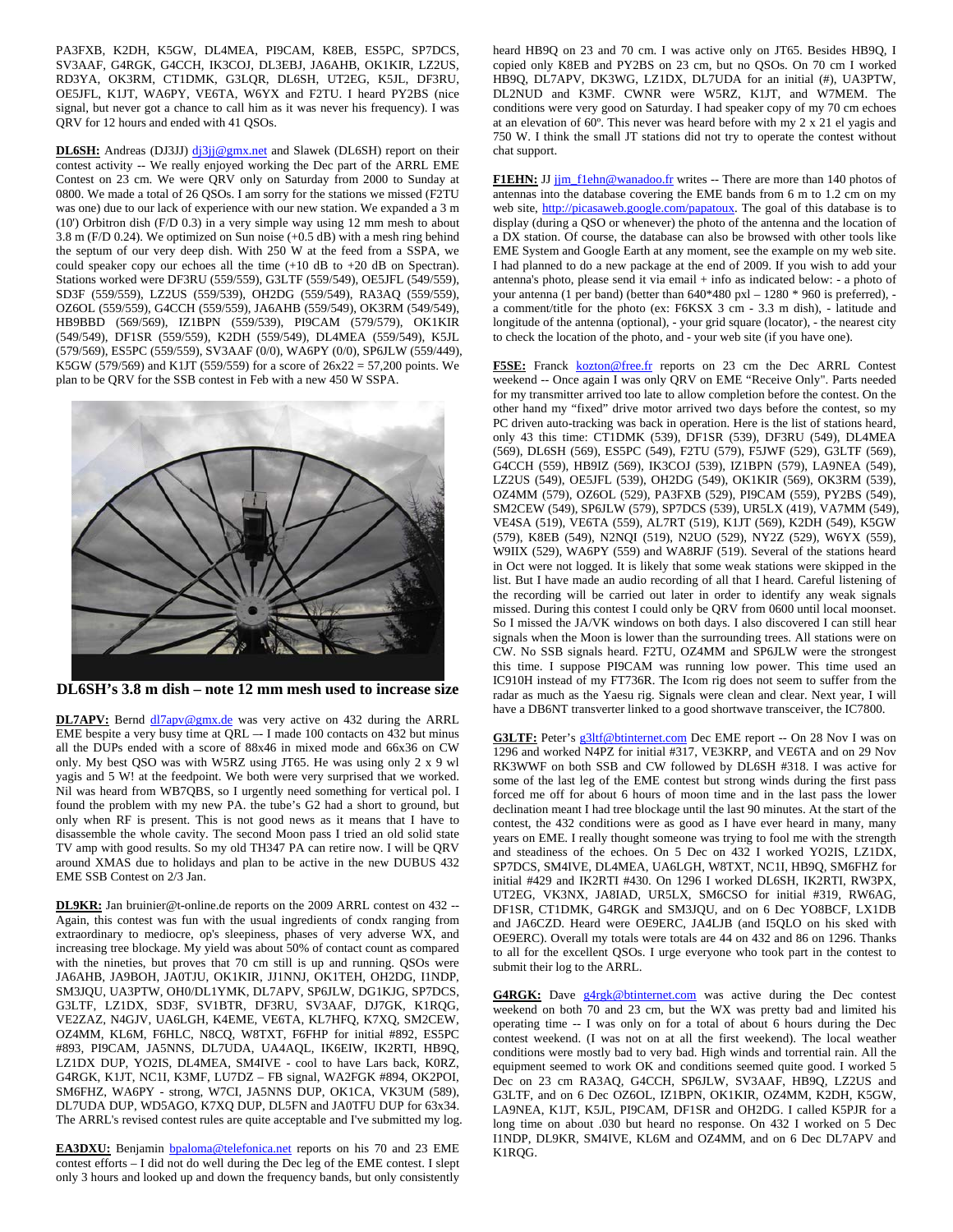HB9BBM: Dominique dfaessler@bluewin.ch was QRV on 6 Dec. He operated only about one hour and picked up DL6SH (569/569) for initial #304, YO8BCF (559/579) #305 and UT2EG (579/579) #306. Unfortunately he had little time and just worked these new stations.

**I1NDP:** Nando nando.pellegrini@tiscali.it was active (on CW only) for most of the second leg of the ARRL EME Contest on 432 -- My Dec result were rather poor. I was only able to add 10 valid QSOS to the 52 of first leg. Good conditions with strong echoes except on Sunday morning when conditions changed. The participation was not great and I had to fight against a very high level of local RF pollution (higher than usual). My apologies to WD5AGO, whom I could not copy. I was receiving strong but very short pieces of their signal. I also lost some others. In a couple of cases the calling stations gave up too early... Sometimes the process of decoding a weak signal takes long (at least to me). My final result was 62 QSOS against 69 a year ago. Hopefully this poorer result is not due to a decrease in 70 cm activity.

IK3COJ: Aldo *ik3coj@fastwebnet.it did well in 2009 on 1296* EME -- I added initials during the year with LZ2US, MI/DL1YMK, PI9CAM, RK3WWF, K6MYC, VK5MC, E77DX, LZ1DX, K8EB, W4OP, OH0/DL1YMK, W6YX, JA8ERE, RD3YA (believed the same as RK3WWF?), DF1SR and PY2BS to bring me to #186 in 50 countries. Throughout 2009, I used a PA with only one tube for 250 W. I hope to finish soon a new PA using a YD1336. In the ARRL contest I made a score of 54x29.

**IK5QLO:** Andrea andrea@isaacasimov.it reports on his 23 cm QRP EME during the Dec EME Contest -- I am quite satisfied with my contest weekend results. I made only a few QSOs, but had a lot of fun. I spent hours calling stations on CW and getting only QRZs in reply. I definitely need more power! The JT side was much easier and faster - hi. Unfortunately could not find many of the big stations that heard in the first leg. My best QSOs were with JA4BLC (worked before the contest) and OZ4MM on CW. Yoshiro is a long time friend who pushed me to become QRV again on EME. Our QSO give us EME contacts on 3 bands (144-432-1296) in 20 years! The same goes for OZ4MM. I first worked Stig on 2 m in 1989 and later on 70 cm. I worked all on random, not assisted, K5GW, K5JL, PI9CAM, OZ4MM and SP6JLW on CW, and HB9Q, UA3PTW, PY2BS, OK1KIR, PA3FXB, RD3YA and K1JT on JT65. After the contest ended I QSO'd OE9ERC on sked on CW. Heard/CWNR on CW were HB9MOON, IZ1BPN, G4CCH, RA3AQ, DL4MEA, DF3RU, K1JT and VK3UM. My rig is a 2.4 m solid dish with a Septum feed and about 100 W and DB6NT xverter.

**K0RZ:** Bill wmccaa@comcast.net in DM79jx reports his Dec activity using 432 CW with fixed vertical polarization -- I QSO'd on 5 Dec DL9KR, SM4IVE, DG1KJG, DL4MEA, OK1KIR, SP6JLW, SP7DCS, SM6FHZ for initial #342, SV3AAF, LZ1DX, UA6LGH, NC1I, UA3PTW, W7CI and JA9BOH, and on 6 Dec PI9CAM, OK1CA, JJ1NNJ, JA6AHB and VK3UM. I ended with a total score 35x20.

K1JT: Joe k1jt@arrl.net reports on the ARRL EME Contest-- On 70 and 23 cm the Dec team consisted of K2UYH and K2BMI operating from K2UYH's QTH. We had planned to start on 70 cm and change to 23 cm as the Moon rose, but the noise on 70 made low elevation operation impossible, so we switched to 23 cm where the noise was only from the trees. When we went back to 70 cm, we lost power from the PA. It turned out that an N connector had gone bad. We were able to make a temporary fix that held for the remainder of the weekend – but we did not push the PA after that and always ran less than a kW out. The only other technical problem was the loss of a 1296 preamp later that night due to a switch error – sleep deprivation – hi. Unfortunately we could not find the backup preamps (and still have not found them). We ended up using an old backup-backup preamp for the remainder of the contest. Our final tally was 51 QSOs on 432 and 73 on 1296. There were a number of easily worked stations in NA (and elsewhere) that we missed. We did a little better than last year on 432, but were down considerably on 1296. QSO'd on 5 Dec on 1296 were G4CCH (559/569), DJ9YW (559/559) and HB9MOON (579/579) DUP, on 432 DL9KR (579/579), NC1I (579/579), HB9Q (O/O) on JT, K1RQG (579/559), DG1KJG (559/559), SD3F (559/569), DF3RU (559/559), W7AMI (13DB/O) on JT, OK2POI (14DB/O) on JT, RU4HU (24DB/O) on JT, LZ1DX (O/O) on JT, W7CI (O/O), SV3AAF (559/549), SM4IVE (579/579) and SP7DCS (559/559), on 1296 OK3RM (559/559), K5GW (579/579), WA6PY (559/579), HB9IZ (559/559), F2TU (579/579), PA3FXB (559/559), LU1C (O/O) on JT DUP and SM2CEW (569/579), on 432 F5HRY (559/559), on 1296 JA8IAD (569/559) and on 1296 VK2JDS (17DB/O) on JT, and on 6 Dec on 1296 YO8BCF (22DB/14DB) on JT, DL4MEA (559/559), K5GW (579/569) DUP, VE4SA (559/559), G4RGK (549/559), OZ4MM (579/589), PY2BS (559/559) DUP, DL3EBJ (449/559), IK5QLO (28DB/O) on JT, DF1SR (559/559), N2UO (559/559), CT1DMK (549/559), UR5LX (449/559), PI9CAM (589/589), VE4SA (559/559) DUP, DL6SH (559/559) and WA8RJF (549/O), on 432 K3MF (14DB/14DB) on JT, W7MEM (O/O) on JT and W8TXT (O/O).

K1RQG: Joe k1rqg@aol.com was active on both the 10/11 Oct and 5/6 Dec weekends in the ARRL contest – My primary operation was on 432. I did put the 23 cm feed in on 11 Oct but worked only a few stations. I had planned to also change the feed back to 23 cm on 6 Dec, but very high winds and heavy snow forced me to park the dish at around 0800 on Saturday and I thus missed many stations on 70 cm aqs well as 23 cm.

K3MF: Wayde k3mf@aol.com in the first leg of the contest worked 6 stations, 3 of which were initials. Signals were strong, but he was called into work and missed a lot of Moon time. During the Dec weekend, he had his first snow of the winter - heavy wet snow. Luckily his array is only 10' off the ground and he could knock off the ice.

K4EME: Cowles candrus@rica.net reports - The first night of the Dec leg of the ARRL EME Contest on 432 started out a little slow. We had high winds the day before that knocked my azimuth off by 4 degs on my horizontal array. With cloud cover and no visible moon to check alignment, I was not aware of my alignment problem until I could not return echoes. I tried to check the nearby 432 beacon, WA4PGI, and it was not there. I thought I had LNA problems. I switched to my vertical array, but still no WA4PGI beacon to be found. The tracking computer for the vertical array went down a few weeks ago, so my plan was to steer the array with a camera. With no visible Moon this plan did not work. I panned the small vertical array and heard some CW, it was SM4IVE. When I switched to the large horizontal array, I just had a very weak signal. I used SM4IVE signal to realign my horizontal array and I was in business with very strong signals; and my echoes were back! I had two helpers, W4TJ and KR4V. We worked SM4IVE, SV1BTR, W8TXT, NC1I, W7CI and K3MF. We heard many others including K1RQG that we worked the first leg. I think everyone had a good time! We enjoyed talking about other EME and ham radio subjects while copying signals! My helpers left early in the am hours when things slowed down, while I kept going alone. I unfortunately fell asleep through the JA/VK window however the snow may have caused problems anyway. The second night did not go well. At moon rise I never heard a good echo and started trouble shooting. I checked my VSWR and it was real bad! The night before I had about 2 W reflected with 1 kW out. The reflected power was now over 50 W. I looked at the array and it was snow and ice covered. We had about 4 to 6" of very wet snow and it stuck to everything including my 8 FO-33s. I tried climbing the tower and with the use of a leaf blower, I was able to remove a little snow. This reduced my reflected power down to 40 W. I still did not hear my echoes and only the very strong stations. For the first time that I can remember, ice and wet snow crippled me. I did not work any new stations. I am sure when the temperature comes up above freezing, everything will start working again.

**K5SO:** Joe **k5so@valornet.com** was active during the pre-contest weekend on 1296 and QSO'd N4PZ, VE3KRP and W9IIX all with good signals. Joe is still working on his dish expansion project and moving along slowly. During the contest he was flat on back and was not able to get on the Moon the first pass.

**K8EB:** Erv mrdxcc@sbcglobal.net had problems the first night of the Dec EME contest weekend and gave up went to bed, but found the trouble in the morning and worked SM2CEW, VA7MM and JA8IAD. During the second pass he got on for only a short period of time and worked a few more including DF1SR and K5GW for new ones.

KL6M: Mike melum@alaska.net got in on some of the fun during the Dec contest weekend despite many WX and other challenges. He was QRV on 70 cm only and added 7 the first Moon pass including an initial with SM6FHZ (549/549) for #205. Heard but not worked included WB7QBS, OH2DG, WA6PY, DL5FN, LZ1DX, OK2POI, SV1BTR and F6FHP. His QSO total was 39.

**LX1DB:** Willie **wbauer@pt.lu** was not active during much of the contest because of very heavy winds and rain. On Saturday/Sunday night the WX was a disaster. He was on 70 cm for a short time. On Sunday afternoon the wind let up and there was 1 hour with no rain. He took this opportunity to change the feed to 1296 for the very end of the contest and make a few QSOs. Before the contest he worked JA6CZD (559/549) on 10.450100 GHz. He is getting 2.7 dB of Moon noise on 10 GHz.

N4GJV: Ron *qstdemb@yahoo.com* reports on his Dec ARRL EME Contest operation -- I was QRV on 5 and 6 Dec and logged QSOs with SM4IVE, NC1I, W7CI, OK1KIR, HB9Q, SP6JLW, K7XQ, OK1CA, and F2TU. Heard and called were DL4MEA, LZ1DX, K3MF (QRZ?), F6HLC (QRZ?), JA0TJU (QRZ?) and JA6AHB. Others heard include SV3AAF, WA6PY, OH2DG and G4RGK plus many of the stations that I QSO'd during the Oct contest weekend. I also made some QSOs on 2 m with a QRP station. I hope to be QRV, during the 27 Dec ATP.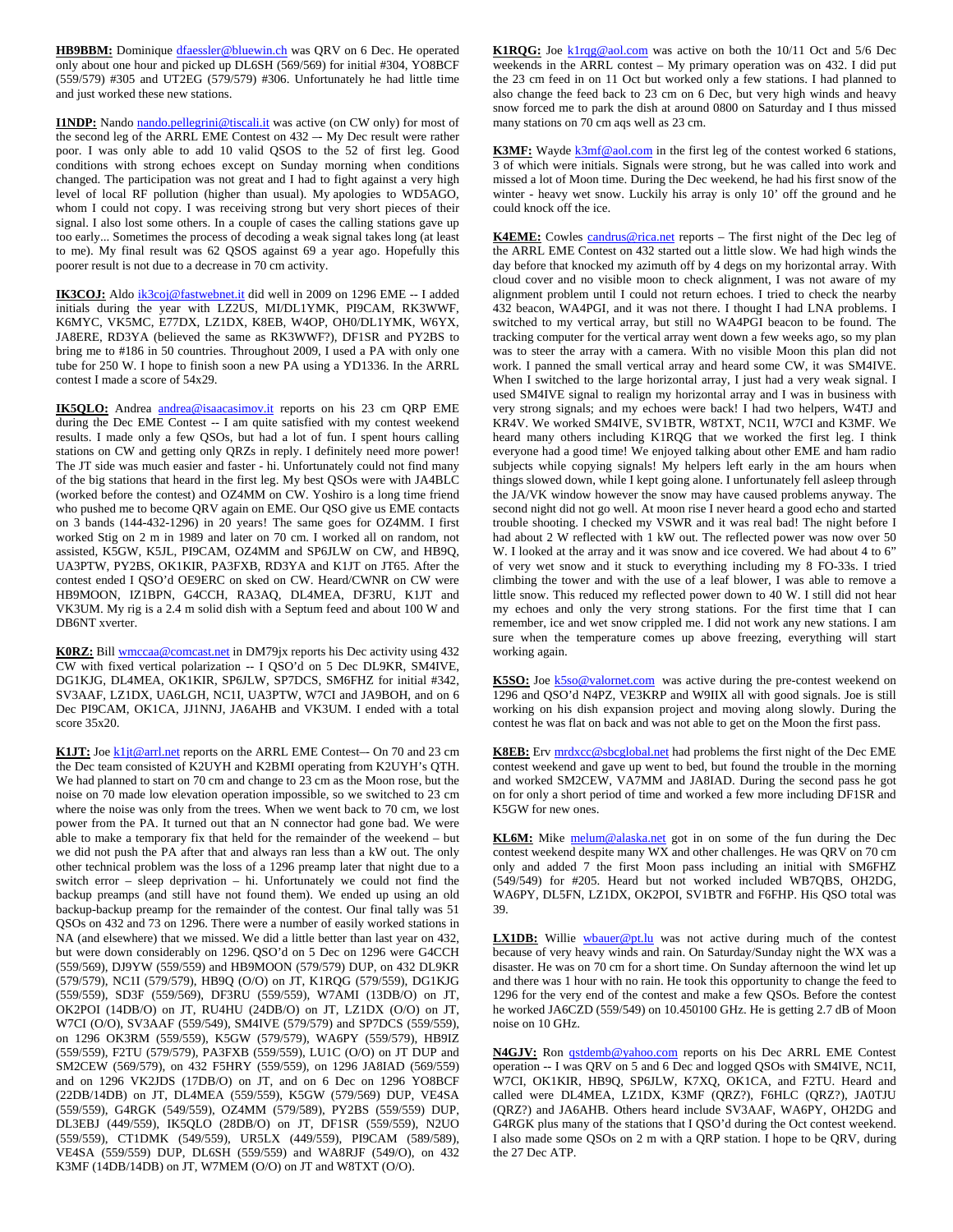NA4N: Greg na4n@hughes.net in Dec worked 2 getaways, K5GW and SV3AAF from Oct on 23 cm EME, but lost his driver and was forced to QRT early. He ended with 38 on 23 cm and 18 on 13 cm. Greg feels that activity was down this year.

**NC1I:** Frank frank@nc1i.com was active the first Moon pass of the Dec contest weekend -- Before the contest at 0423 on 4 Dec I worked OK1TEH (O/O). Matej was peaking (449) with a very nice signal for one yagi and 500 W. During the contest I worked K1JT, SM4IVE (nice to hear Lars back on the moon), DL9KR, K4EME, SP7DCS (louder than I have ever heard Chris before), SV3AAF, K3MF, DG1KJG, DL4MEA, SP6JLW, I1NDP (strongest signal heard all night), SD3F, OK2POI, N4GJV, WA6PY

(569/569 - Paul can't still be using a single yagi can he?), W8TXT, OK1KIR, LZ1DX, KL6M, K1RQG, K0RZ, G3LTF, SM6FHZ, JA9BOH, JJ1NNJ and KL7HFQ. From 0545-0600 I was called by WB7QBS. He had a very nice signal (449) but after I sent (O) reports each time he would come back just sending calls. Finally after about 4 sequences of just hearing call sets I heard just 2 or 3 (O) reports. I sent Rs and 73s but only heard call sets again after that so I did not log it as a complete QSO. I found conditions to be a bit strange. Almost every QSO was made with me transmitting and receiving vertical. While receive signals were peaking vertical from both EU and NA there was only about 5 dB difference at any polarity angle. Did anyone else notice this? Echoes were very good but not outstanding. I found my echoes to be better the two previous nights. Polarity was also sharper the two previous nights. Typically I do find signals to be strongest when there is a clear polarity peak. I planned to put in more time the second pass, but unfortunately everything iced up from a storm the following day (SWR was 3.5/1) and the elevation drive froze up. I was thus unable to get on for the final day of the contest. Before the contest, I found a degraded preamp and am now hearing better than I have for a long time.

**OE3FVU:** Franz oe3fvu@oe3fvu.eu is now QRV on EME on 432 from JN37ve. He has 4 x 17 el yagi array, but only 35 W thus far. He is available for skeds and has made 4 EME QSOs on JT65b.

**OE5JFL:** Hannes **oe5jfl@aon.at** writes about his contest operation - In Dec I was QRV on 23 cm using my EME beacon system (100 W and 5 m dish) for a couple of hours on both moonrises and moonset only on Sunday. For both weekends together, I worked 60 stations, all on CW. I heard another 25, but with the low power, it was not possible to get every bodies attention. Because of problems with my e-mail provider, I have changed my e-mail address – see the start of this report.

**OK1CA:** Franta strihavka@upcmail.cz reports on his recfent EME activity -- I worked on 10368 on 2 Dec ON6TA (559/559) and OZ1FF (M/O) for initial #37, and on 5 Dec VE4MA (539/449) #38. I also worked on 5760 on 4 Dec WD5AGO (549/339) for initial #15. I was active during the 2nd Moon pass of the Dec part of ARRL EME Contest on 432 with new loop feed designed by OM6AA and worked OZ4MM, SP6JLW, DL9KR, SM4IVE, DL7APV, PI9CAM for an initial #144, I1NDP #145, VK3UM, ES5PC #146, JA5NNS #147, JJ1NNJ #148, K0RZ, UA6LGH, K1RQG, SV1BTR, W8TXT #149, SM6FHZ #150, DG1KJG #151, SM2CEW, N4GJV and KL6M.



**OK1CA's new 70 cm feed.** 

**OK1KIR:** Tonda, Vladimir and Jan ok1vao@o2active.cz report on their club's Dec EME results -- Before the contest on 4 Dec we worked on 2320 at 2021 PA3DZL (549/549) for initial #98. We then worked during the contest on 5 Dec on 432 at 0018 SM4IVE (579/559), 0144 SD3F (559/549), 0344 K0RZ

(559/449), 0402 K1RQG (569/569), 0423 UA6LGH (549/559), 0436 DL4MEA (549/O), 0503 NC1I (589/579), 0513 DG1KJG (549/549) for initial #370 and 0631 N4GJV (O/O) for a total score on 432 of 26x19, and on 1296 at 1919 RD3YA (549/559) for initial #286, 1936 RW3PX (549/559), 2040 VK5MC (579/569) DUP, 2052 UT2EG (549/559) #287, 2134 OZ4MM (579/569), 2147 F2TU (579/569), 2155 OK3RM (549/569], 2210 OZ6OL (569/569), 2225 JH5LUZ (559/559), 2246 G4CCH (579/569), 2327 UR5LX (549/559), 2332 SP7DCS (559/559) and 2359 CT1DMK (559/559), and on JT65c at 2002 VK2JDS (15DB/O), 2012 YO2BCF (13DB/9DB), 2106 PA3FXB (13DB/O) and 2112 PE1HNG (18DB/16DB), and on 6 Dec on 1296 at 0048 DF1SR (559/559) #288, 0055 G3LQR (559/559), 0121 DL6SH (549/549) #289, 0206 G4RGK (549/549), 0410 UA3PTW (559/569) #290, 0509 K5GW (589/569), 0525 VE3KRP (559/559), 0537 W5LUA (579/569), 0542 W4OP (569/579), 0552 DL4MEA (569/559), 0558 VE4SA (559/549) #291, 0710 F5JWF (559/569), 0722 N2UO (549/559), 0728 W9IIX (559/559), 0835 WA6PY (569/559), 2032 VK3UM (569/559) and 2343 JA6CZD (569/569) - we heard in QSO with other stations JA4LJB, SM3JQU and LX1DB but we didn't work them -, and on 1296 JT65C at 0341 IK5QLO (18DB/O) for digital initial {#52}, 0359 UA3PTW (12DB/O) {#53}, 0631 LU1C (-19/O) {#54}, 0643 SP3XBO (22DB/O) {#55}, 0742 RW6AG (11DB/O) and 2056 JA1WQF (1DB7/14DB) we also decoded signals from K8EB and W3HMS. Our total count on 1296 was 81x38. After the contest we added on 7 Dec on 1296 at 0043 JA6AHB (9DB/DB12) on JT65c and were heard by EA3XU (23DB). Our 2009 ARRL microwave (MW) EME Contest results are on 13 cm 31x25, on 9 cm 6x5, on 6 cm 10x7 and on 3 cm 10x9, this with our 70 and 23 cm scores give a total score of 163x103 or 1,689,200 points. We are very happy that in ARRL EME Contest we worked on all bands new initials and some new DXCCs as well. However, we think that having all MW bands active in a single weekend is not the best solution. We would prefer the bands be split as in European EME Contest.

**OK1TEH:** Matej ok1tehlist@seznam.cz took part in Dec contest weekend only on  $432 - I$  used my 5.7 m long yagi and with a power of 360 W on JT65 and 530 W on CW at my antenna feed (coax attenuation is about 1.34 dB). I was QRV without any connection to internet and worked in JT65 (no SDR) DL7APV and LZ1DX and on CW SM4IVE.

**OZ4MM:** Stig vestergaard@os.dk was active in Dec but is now temporarily QRT -- Due to a very heavy snow load my elevation mounting was damaged. When I moved the dish down from its park (bird bath) position, the snow load caused my10 m dish to bump up and down. I was concerned but everything seemed OK until I returned the dish to the park position. I then discovered the bridge between the counter weights was bent, even though it is quite heavy. I will remove the drive during the Christmas holidays days, and will start building a new and better support for the drive. During the EME contest I was only partially active as I was very busy with QRL, but nevertheless I was QRV in all 3 contest weekends. Prior to the Dec contest weekend, I worked on 432 UK/DL9LBH (DXCC 62), who is doing very well on CW. In the final weekend I added the following on 432: JA5NNS, JJ1NNJ, SM4IVE, SP7DCS, SM6FHZ for initial #324, OK1CA, YO2IS, OK2POI, JA9BOH, JH4LJV, G4RGK, SV1BTR, DL7UDA, LZ1DX, JA0TJU, WD5AGO, W8TXT and F2TU giving 50 contacts total. On 1296 I added VK5MC, JA4LJB, UT2EG, VK3UM, RW3PX, JH5LUZ, JA6AHB, JA8IAD, JA6CZD, VK3NX, OK3RM, OK1KIR, DF1SR, UR5LX, JA1WQF, G4CCH, YO8BCF, G4RGK, K5GW, K1JT, OH2DG, VE3KRP, IK5QLO #342, SM3JQU, W3HMS for initial #343, VE4SA, PA3FXB, PI9CAM, CT1DMK, W4OP, VE4MA, LU1C #344, W9IIX, F2TU and AL7RT giving 84 stations on 1296. All stations were worked on CW unassisted. I missed several heard stations on both bands. I hope to soon be back.



**OZ4MM's Dish's bent bridge between the counter weights**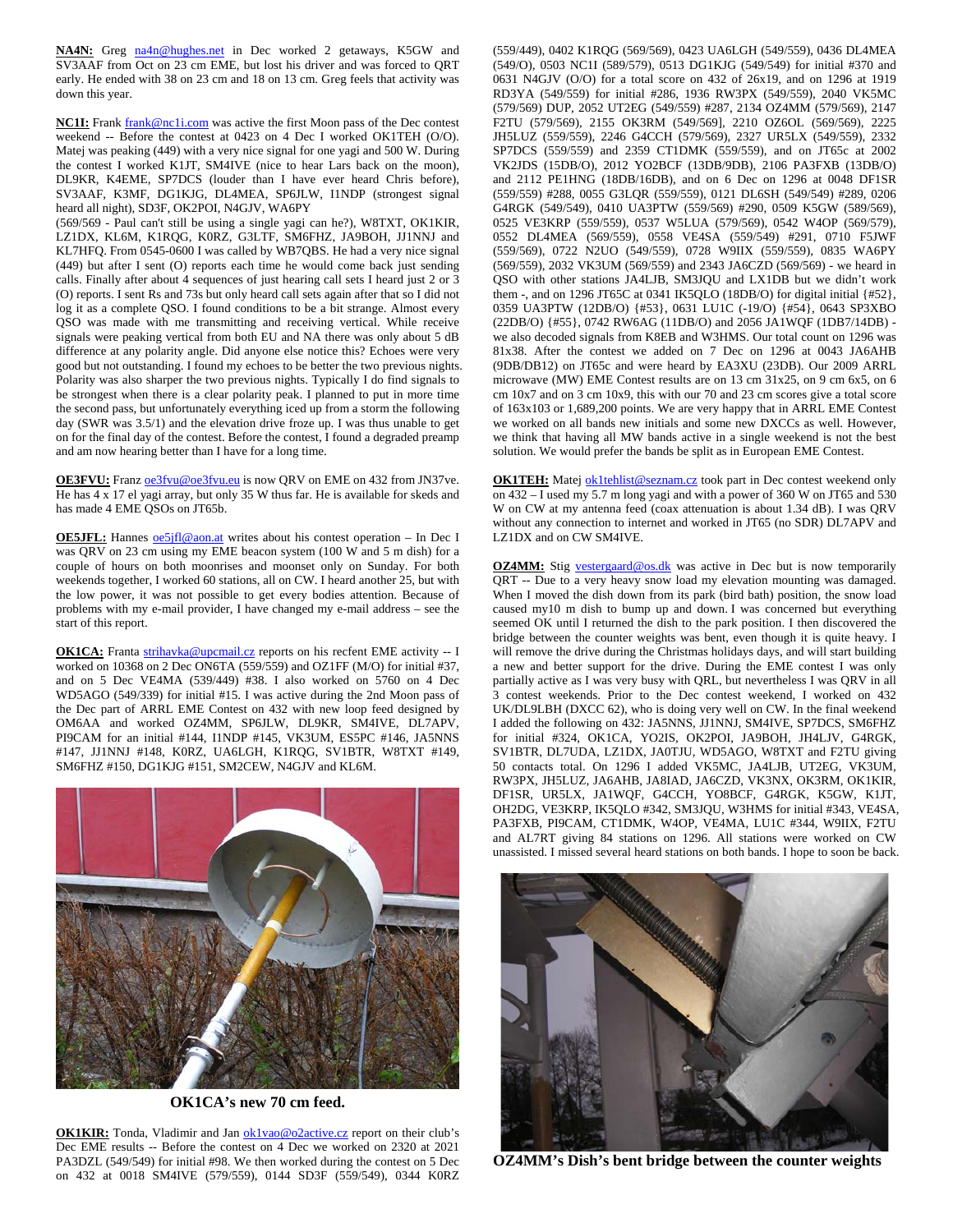**PY2BS:** Bruce **bruce@zirok.net** send his last report for 2009 -- I had a total of 21 QSOs on 23 cm during the last leg of the ARRL EME Contest. 14 were on CW and 7 on JT. I also added 12 initials and 2 countries. QSO'd were PA3FXB (JT), YO8BCF (JT), W6YX for mixed initial #73\*, RA3AQ #74\*, K5JL#75\*, IK5QLO #76\* and DXCC 31 (JT), LU1C (JT), VE7BBG (JT), IZ1BPN #77, SP6JLW #78, K2DH #79, DL4MEA #80, K5GW #81, OH2DG, K1JT, LA9NEA, PI9CAM, K8EB (JT), SP3XBO #82 (JT), WA6PY #83 and LZ2US #84. I had a few equip. failures during the weekend including two during on going QSOs (K5GW and OH2DG) but managed to complete both. I apologize to all friends whom may have called me and I could not read. I hope we can make it in next year's contests or before – I'm interested in sked requests. New year's plans are for my firsts tests on 9 and 6 cm. I am going to 1 kW on 70 cm at PY1KK, but some months will go by before this happens.

**RD3DA:** Yuri rd3da@list.ru is to be congratulated for completing WAC on 1296 using JT65c. All QSO were made during 2009. In March he worked ZL1WN for Oceana, in May PY2BS for South America, in Aug DP1POL in Antarctica, in Sept GW3XYW for Europe, JA1WQF for Asia and K8EB for North America, and in Nov 5N0EME for Africa.



**RD3DA's 1296 digital "WAC" award** 

**RW3BP:** Sergei **rw3bp@vhfdx.ru** implemented some major improvements to his 1296 system for the Dec part of the contest -- First of all I extended my 2.4 m offset dish to 3.4 m. I installed a new mount that can be tilted to allow work to be done on the dish more easily and safely. I used 6 x 6 mm mesh that I hope will also be good on 13 cm and maybe even higher up. The feed is still an RA3AQ design with a 400 mm apperature that was optimized for max gain with the 2.4 m offset dish. The new extended dish with this feed is under illuminated, but it is not far from a G/T optimum for my new LNA. I was very happy to exceed 17 dB of Sun noise with my small dish! My last measured results were Sun/CS = 17.1 dB (SFU 71, interpolated value for 1300 MHz: 50.5), Moon noise = 0.35 dB at perigee, and termination  $(290 °K)/CS = 12$  dB. So the system temperature is 19 °K or even a bit better. My LNA is HB with WD5AGO - G4DDK line as a prototype. The input transistor is an MGF4919G. NF = 0.13 dB (in my scale - hi). If you subtract the noise temperature of the antenna and the TR switch from the measured system temperature, it will be  $9 \sim 10$  °K or about a  $0.13 \sim 0.15$  dB NF for the LNA. All these results are in good accordance with the last version of the VK3UM EME Calculator. The last improvement was the SSPA. I increased it to 16 water cooled RA18H1213G modules to now produce more than 1 kW in the shack and 800 W at the feed. RA3AQ operated my station in the contest and will report on his results separately.

**SM2CEW:** Peter **sm2cew@telia.com** operated (on CW) the last weekend of the contest on 3 bands -- I found conditions very good with stable polarization and little libration. I spent most of my time during the first night on 2 m, but did QSO at the end of my Moon window on 23 cm G4CCH, K1JT, AL7RT and K8EB - all with very nice signals. The next day I was delighted to work WD5AGO and his crew on 432. They had an excellent signal and good operating techniques. My new 1296 W6PQL solid state driver PA is now assembled and ready for test. There will be a lot of good moon times over the coming holidays. I will be on checking for activity on 432 and 1296 whenever family activities allow. I am also working on 3 cm EME.

**SM4IVE:** Lars **sm4ive@telia.com** had his problems during his debut with his new dish -- When moon was in the south, my PA went QRT. It blew all 16 A fuses in the incoming wall supply. This is the reason I was not on Saturday night/morning. I spent the whole day repairing the screen/bias supply and some other parts as well. Fortunately the tube was still alive and I was in business for the second Moon pass.

**SP7DCS:** Chris' sp7dcs@o2.pl Dec contest report -- I operated multi-op this year with my son SP7MC on 3 bands (2 m, 70 cm and 23 cm) CW random unassisted EME. Luckily this year WX was very cooperative in SP, which is not very common for Dec. On 70 cm we worked mainly in the night to avoid TVI. I was very satisfied with 18 QSOs with our modest 4 x 25 el yagi setup and 500 W. An additional problem was some pulse interferences that sometimes caused RX trouble. QSO'd were I1NDP, DL9KR, UA3PTW, DL7APV, PI9CAM, KL6M, SM4IVE for an initial (#), G3LTF, SV1BTR (#), SD3F (#) (same SM3AKW), NC1I, K1RQG, K0RZ, DF3RU, K1JT (same K2UYH), OZ4MM SP6JLW and VK3UM. Thanks to VK3UM and SV1BTR for their patience during our QSOs. (I missed final RRR from Doug during the first weekend QSO). CWNR were JA5NNS and SM6FHZ. 23 cm was amazing again. Even with my small system, 3 m dish and 500 W, I was able to hear a lot of stations. Contacts were made with DL0SHF, LA9NEA, UT5JCW, LZ1DX, SP6JLW, K2DH, SM6FHZ, ON4BCB, RA3AQ, LZ2US, IQ4DF, OH2DG, K5JL, SV3AAF, K8EB for an initial (#), SV1BTR, G3LTF, IW2FZR, W6YX (#), IZ1BPN, OK1DFC, IK2MMB, K1JT, HB9Q, RD3YA (same RK3WWF), DF3RU, HB9MOON, JA4BLC, HB9BBD, OH0/DL1YMK, JA6AHB, ES5PC, G4CCH, OE9ERC, DL3EBJ, JR4AEP (#), OZ4MM, HB9SV, WA6PY, VA7MM (#), OE5JFL, VE6TA, DL4MEA, SM2CEW, K5GW (#), UA3PTW (#), VE3KRP (#), OK3RM, F2TU, OZ6OL, PI9CAM, VK3UM, F5JWF (#), OK1KIR, DF1SR (#), W4OP, IK3COJ, CT1DMK (#) and VK3NX (#). We ended with 59 QSOs. Our total multi-band QSO count is 120 with all on CW.



**RW3BP's extended offset dish and new mount**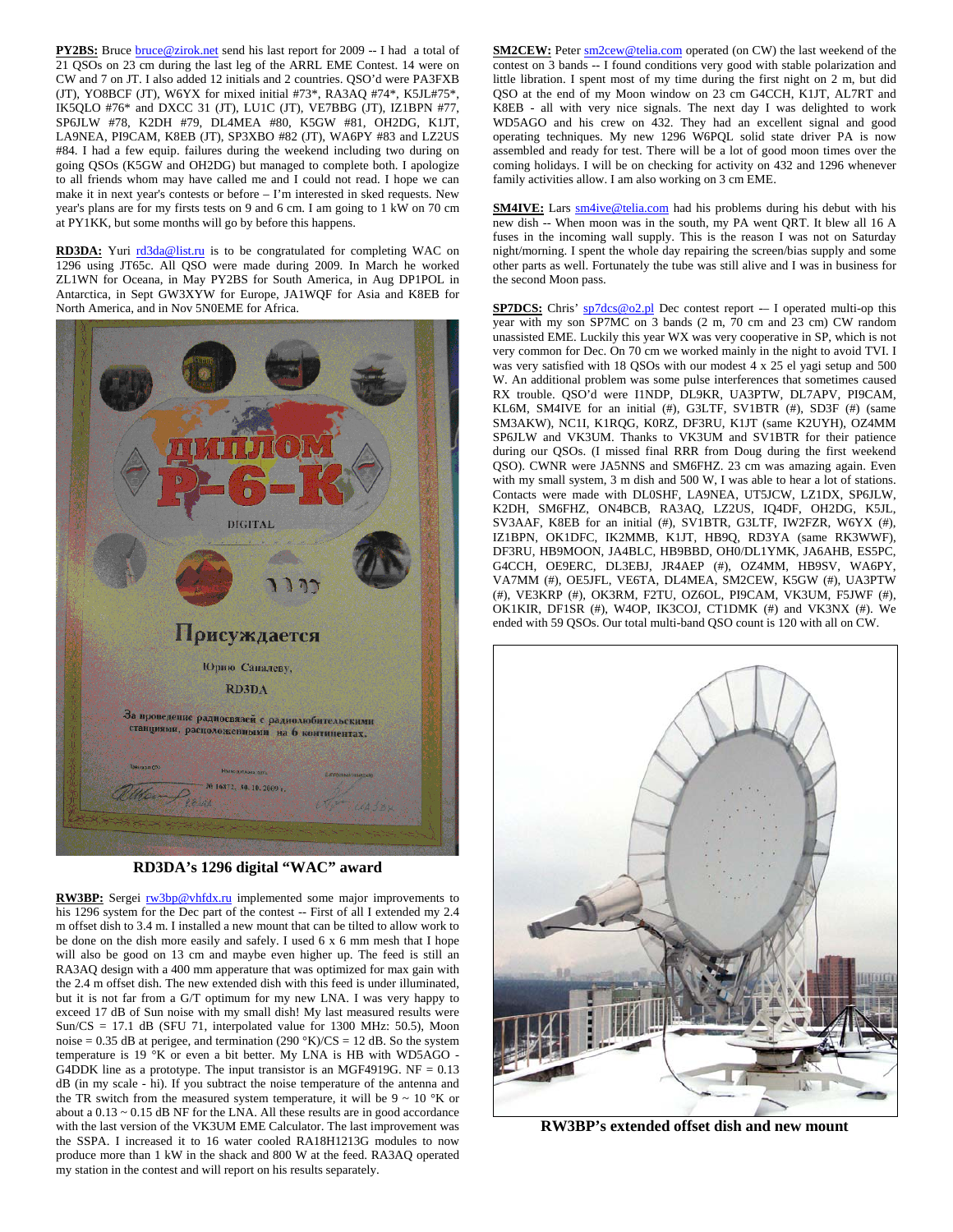**SV1BTR:** Jimmy jimmyv@hol.gr operated the last leg only on 2 m and 70 cm -- Being away from the EME QTH for a month, it is highly likely to come up with problems when one shows up. This time the motor of my azimuth rotor was dead prior to contest, and thus dish could not move. Thus I could not be QRV on 23 cm where I missed a lot of fun, action and many of my friends. My 2 m V pol also had water problem that I had no time to fix. 70 cm RX was degraded by 2 dB by 2 days of non-stop rain. Sunday night WX was at last good and signals were much better. To warm up the shack Murphy decided to assist! Thus, Saturday afternoon onwards, I had  $40^{\circ}C$  + fever, which made operation quite challenging. I lost a big part of my moonrise session on Saturday as my body would not cooperate. The ears were working in the red, to copy callsigns and reports. My total QSO count (all on CW) was 208 + 6 DUPs. All QSOs were on random (no logger chats-no spots), except 2 which were skeds with very fast and ufb signals. The QSO breakdown was 60 on 2 m (including several single yagi and QRP stations with great signals - congrats!), 48 on 70 cm, 57 on 23 cm (QRV first leg only) and 43 on 13 cm. QSO'd on 70 cm were UA3PTW, DL9KR, I1NDP, G3LTF, SP6JLW, DF3RU, DL7APV, DG1KJG, DJ7GK, SV3AAF, OK1KIR, VE6TA, K1JT, N4GJV, ES5PC, JJ1NNJ, F6HLC, F6FHP, SM3JQU, JA5NNS, JA9BOH, VK3UM, SM2CEW, K1RQG, W8TXT, N8CQ, K0RZ, WA6PY, JA0TJU, SM4IVE, OH2DG, YO2IS, SP7DCS, DL4MEA, K4EME, LZ1DX, SM6FHZ, W7CI, UA6LGH, OZ4MM, JA0TJU, PI9CAM, IK2RTI, OK1CA, IK6EIW (sked), KL6M, JA6AHB, DL5FN, OK2POI and JA5NNS. QSO's on 23 cm were HB9BBD, JA4LJB, SP6JLW, JA4BLC, RD3YA, LZ1DX, RA3AQ, IW2FZR, LA9NEA, IZ1BPN, K5JL, LZ2US, OK1DFC, SP7DCS, PA3FXB, OE5JFL, NA4N, UT5CJW, SM6FHZ, N4PZ, VE3KRP, UA3PTW, NA4N, SV3AAF, DL0SHF, SM4DHN, IK3COJ, VA7MM, WA4EV, W6YX, N2UO, ON4BCB, WA6PY, F5JWF, G3LTF, DF3RU, IK2MMB, OK1KIR, S50C, JH5LUZ, DL3EBJ, OE9ERC, G4CCH, RW6AG, JR4AEP, 9A5AN, K2DH, ES5PC, OH2DG, HB9SV, N0OY, W5LUA, OZ4MM, W9IIX, G3LQR, VK3UM, JA6AHB and JA8ERE. QSO'd on 13 cm were OK1CA, SP6OPN, SV3AAF, DF9QX, OH2DG, G3LTF, LZ1DX, PA0BAT, ES5PC, IK2RTI, OK1KIR, SD3F, SP6GWN, F5KUG, PY2BS, HB9Q, OE9ERC, DL4MEA, K1JT, F2TU, K8EB, W5LUA, PI9CAM, NA4N, VE6TA, WD5AGO, W9IIX, K5GW, DL3EBJ, LA9NEA, G4CCH, OZ4MM, DF3RU, RK3WWF, IW2FZR, JA8IAD, JA8ERE, PA3DZL, SM2CEW, W7JM, WA6PY, VE4MA and K7XQ.

**SV3AAF:** Petros sv3aaf@yahoo.com reports on the 2009 EME Contest -- It has been three enjoyable weekends with very good QSOs per time spent ratio (for EU) despite the glitches, bad WX and terrible libration on 23. The total QSO count on 5 bands was 125 on CW (and SSB) plus a few DUPs. QSO breakdown from high to low: 4 on 6 cm, 23 on 13 cm, 69 on 23 cm, 19 on 70 cm and 10 on 2 m. It looks like the growth winner this year was the microwave section. Activity on 13 cm is fast approaching maturity and requires more time devoted as QSO numbers have increased. Adding up band/feed changes sometimes leads to a time shortage and coordination problems therefore a single MW weekend may not be enough for everyone. After the contest I added LX1DB on 6 cm.

**UA3PTW:** Dmitrij ua3ptw@inbox.ru reports recent 70 cm QSOs on CW with N4PZ, SM6FHZ and WA2FGK, and on JT65B with RU4HU, DF3RL, JE1TNL, OE3FVU, DL2NUD and WA3QPX. On 23 cm he has CW contacts with LA8LF, UR5LX, SM2CEW, RW3PX, OZ6OL, N4PZ and K7XQ, and on JT65C with 5N0EME, EA3XU and UR5LX. He also worked on SSB RK3WWF (55/55).

VE3KRP: Eddie eddie@tbaytel.net was active on 1296 on 28 Nov and worked K5SO and CWNR N4PZ, but on 29 Nov worked N4PZ for initial #57 and state 13. Eddie also worked VE6TA and G3LTF. In the contest he added a few more including on 5 Dec SP7DCS #58 and on 6 Dec IZ1BPN #59. He had no luck in the Asian window and only CWNR JA8ERE.

VE4MA: Barry ve4ma@shaw.ca during the Dec contest weekend, was on 3 cm during the first pass – I worked OK1CA (449/539) for an initial on Saturday, but the temperature was too cold to change the feed over to 23 cm. On Sunday I tried to get on 1296 at 0500, but found that my TR relays were not working. It was a bad diode across a coil. I clipped it out standing on top of a ladder in -20 deg C weather – very tough on bare hands. I was QRV at about 0600 and worked OZ4MM, but most signals did not seem that strong. I had a difficult time identifying even the strongest signals because of short high speed CW Ids. The strong stations need to slow down and repeat calls for weak stations. I did work K5GW who had a tough time pulling me in (O) report but he was (559). My echoes were 10 dB over the noise. I tried to work IZ1BPN, who had a good signal but sent too short and fast IDs. My preamp was oscillating when going back to RX, so I QRT'd. In the daylight, I confirmed that I had my polarity wrong. I had switched hybrid cables after a preamp failure a couple of months ago.

**VE4SA:** Shawn ve4sa@rac.ca had a great time on 23 cm during the Dec contest on 1296. He now has a big signal with his 6 x 7289 ring PA working FB. On the first pass he worked a few including new ones LZ2US and SP6JLW. On Sunday

he added 7 more with 3 initials, DL4MEA, VE6TA and OK1KIR. Shawn also fixed his elevation actuator – the limit switch froze. He is using a modified digital level for elevation readout, but it also failed when it got cold (-63.4 F)!

**VE6BGT:** Skip macaulay@red-deer.oilfield.slb.com made his first EME QSOs during the contest on 5 Dec with DJ9YW and W4OP on CW -- The CW was a struggle but it is coming back. I use to be quite good at CW 30 years ago. I am using a 14' dish with a homebrewed septum feed. I started with a 10' TVRO dish and heard echoes and then rebuild/extended it 14'. My biggest problem is trees, which severely limit my Moon window to the east. I also have about 130' of 7/8 Heliax for RX and TX into the shack. The 1296 power amp is my pride and joy, twin cavities running 4 each 2C39As with a very fancy PIC controller for the power supplies, sequencer and water flow monitoring, etc. I had a lot of fun building it up and at first I could get 750 W out of it, but it has fallen off since then to about 550 W. I suspect my very old fingerstock. I get about 300 W to the dish, if I am lucky. The IF radio is an older Kenwood TS-711, the down convertor is a new Kuhnes with WD5AGO preamp.

**VK3UM:** Doug *tikaluna@bigpond.com* had a challenging time during the Dec contest weekend -- The first night was "interesting" to say the least. On my moonrise Faraday on 70 cm was close to 90 but 30 minutes later had changed to a rapid "oscillation" between  $0 - 45$  degs that made things quite a challenge. K1RQG was solid coming in vertical all the time, but the smaller stations were in and out near the thresh hold level. 23 cm had severe Libration bordering on Aurora (none here that I am aware of) as well as deep fading. Otherwise I would rate 23 cm conditions as "very ordinary". These conditions kept up right through to my moonset. 70 cm on the other hand seemed to settle at ~45 degs and was by far the better band for me. I was certainly kept busy during the EU window and still had a lot left to work. Why does everyone have to call me at  $< 2$  degs! I started and finished with LA9NEA at 0.2 degs! Activity from the USA was not good. My 23 cm pre amp failed. Why I have no idea. This did not enhance my humor.

W4TJ: Bill w4tj@comcast.net writes -- I'm still alive and well and in fact making progress on my EME system, slow but sure. During the EME contest I wanted to give a listen on 432, so I put up a single RIW 19 el yagi again about 6 ft off the ground. I built another cavity preamp and measured 0.18 dB NF. This new preamp did make a difference and I am now seeing 6.2 dB of Sun noise and about 5.8 dB of CS/G noise. I surely need a bigger antenna, but it is interesting to listen with a single yagi. I could rotate polarization. At times it was well defined and rotating the pol made the difference between hearing and not hearing some stations. I heard over the last two EME weekends SM4IVE, K1RQG, OZ4MM, DL7APV, SV1BTR, K4EME (both on tropo and off the Moon), DL9KR, N1NDP, NC1I, OK1CA, K0RZ and SM2CEW. I am trying to get a GS35B amp completed. When it's operational, I may try a couple contacts with the single yagi. I hope to have a 14' dish up soon and when I have it checked out on 23 cm, I'll give it a try on 70 cm as well. The big problem is feeding its 0.375 F/D on 432. I have some ideas for a feed and we'll see how it works out. I had a nice visit with K4EME on Saturday of the Dec contest weekend. It sure was nice to hear the BIG signals and echoes that his 8 yagi array produced. More activity would have been nice, but we had fun working a few stations on 70 cm.

**W4OP:** Dale parinc@verizon.net operated the contest on 1296 for a couple hours on 5 Dec and worked K5GW and VE6BGT - Skips second contact. He also heard nice signals from NA4N and VE4SA.

**W5RZ:** Dennis dennisw5rz@gmail.com writes -- EME is not my primary ham radio activity but I find it fascinating. I decided to try 70 CM "extreme QRP". I used two Cushcraft 424B antennas (about 8 wl) on a tripod, vertically polarized, with 15 W in the shack and several dB of feedline loss. My U-100 elevation rotator seemed to be overloaded and wanted to crash the antennas into the ground instead of stopping. But I thought maybe I would have a chance to hear someone, anyway. I finished setting up in darkness on 5 Dec and listened for DL7APV because I knew Bernd needed Arkansas on that band. Traces were weak and the signal would come up for 20 seconds or so and then fade back. I finally pulled out his CQ. Later, with the Moon at about 20 degs elevation, we were able to complete a QSO. Then 10 minutes later, I worked HB9Q. I was thrilled to make QSOs with just an FT-897D and two old antennas. The next day, I took a wattmeter to the feedpoint and found 5 W there! I installed a small amp at the feedpoint and now have a preamp and 12 W at the antenna. On the evening of 6 Dec, I heard DL7APV calling CQ again, but this time his traces lit up the screen! His signals were around (14DB) most of the time. Since I had worked him the previous evening, I asked my wife, N5HX, if she would like to make an EME contact. She called Bernd and made an easy contact. This wasn't an "initial" for Bernd, but we did initiate a new EME operator. After this, I heard Bernd on CW and had good copy. Needless to say, he didn't hear my 12 W signal on CW. I realize that conditions were extraordinary and I couldn't have done this otherwise. I used the N0UK logger to announce I was calling CQ (no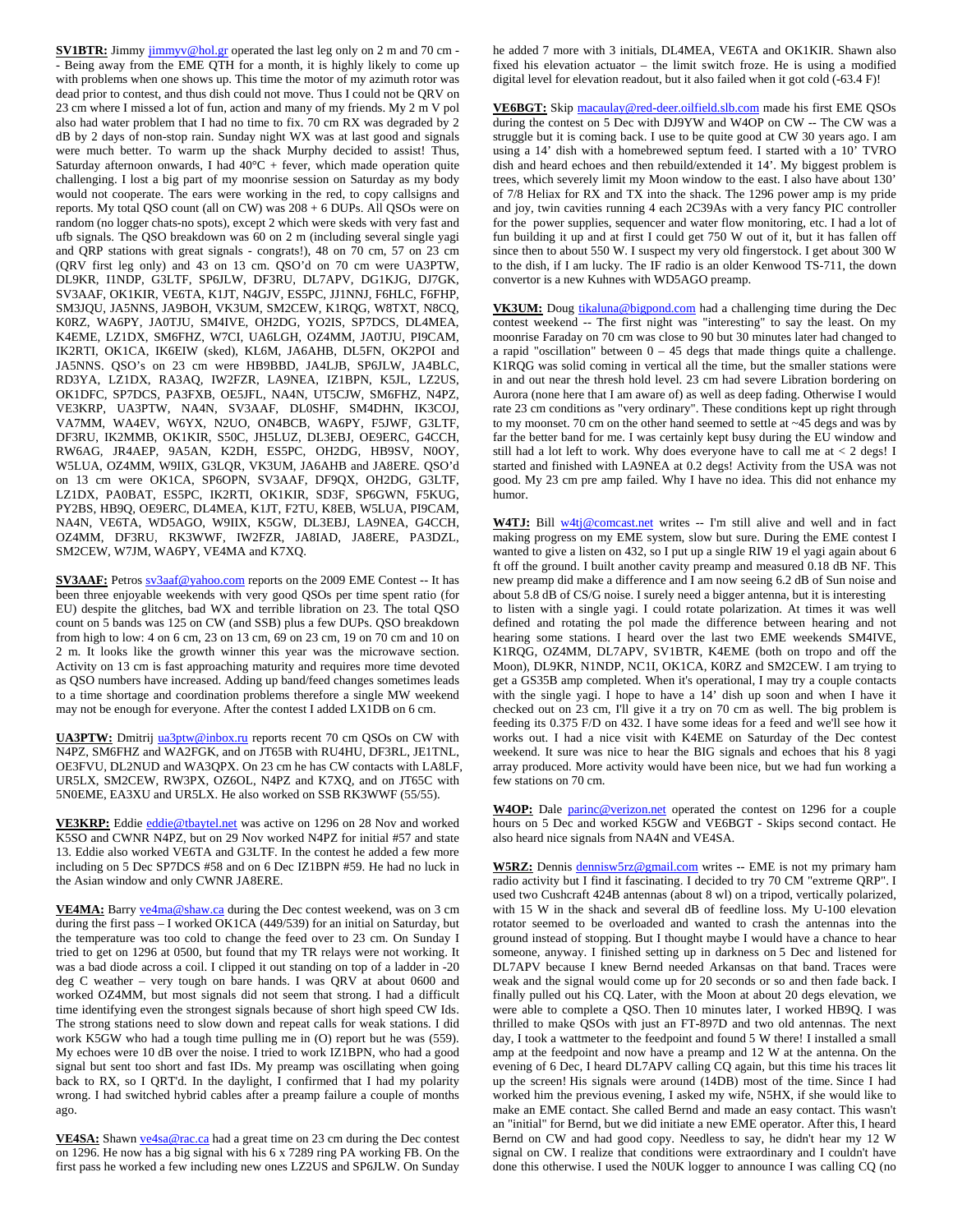results) and also the HB9Q logger to try to coordinate a contact with EA3XU (not successful). I will not be able to submit a contest entry, but didn't intend to anyway. Like many small stations, I use the contest weekends for their high activity and good conditions to try to make a few contacts. This experience proves several things to me. First, 70 cm is a great band for those with high terrestrial noise on 2 m. My chances of making a CW contact on 70 cm are better than on 2 m, but I know I need higher power and more antennas. However, for me, the biggest FUN is doing something unexpected with small equipment.

W6YX: Goran goran@ad6iw.com sends news on his group's (AD6FP and AD6IW) 23 cm contest efforts –- For the second part of the contest we improved our EME system. We installed new LNA, added a choke ring to the feed, and optimized the antenna's performance. We measured 16.5 dB of Sun noise and 5.5 dB CS/G noise, which was a 2 dB improvement. Before the contest we tested all equipment and made a QSO with N4PZ (579/579). Our echoes were peeking over 20 dB. We also installed an SRD as second receiver. We ran a 500 W SSPA in the shack, but because of the long cable had only about 350 W at the feed. On the Friday and Saturday the conditions were not very good; the libration was intense. During the EU window our antenna was looking straight to the Silicon Valley, and noise level was very high until we elevated the antenna above 7-8 degrees. On the Saturday we had a visit by IK2MMB. Sergio had just arrived in CA. Despite being tired from his 14 hours flight, he wanted to to come. He was curious to see our setup and how EME signals sound from this part of the world. It was nice to meet him again. Our total score in the contest was 80x43. We worked in Oct K5JL, LZ2US, HB9SV, DF3RU, DL0SHF,SV3AAF, OE5JFL, RA3AQ, UT5JCW, OK1DFC, SD3F, LZ1DX, G3LTF, LA9NEA, SP7DCS, IK3COJ, WA6PY, ON4BCB, OH2DG, SP6JLW, LZ1BPN, SV1BTR, OH0/DL1YMK, IK2MMB, NA4N, AL7RT, SM6FHZ, OZ6OL, W9IIX, SM4DHN, ES5PC, VE3KRP, K1JT, JA8ERE, W7JM, JH5LUZ, K5SO, JA4BLC, VK3UM, VK2JDS, VK5MC, HB9MOON, UA3PTW, PI9CAM, K2DH, VE6TA, W5LUA, N0OY, OZ4MM, RD3YA, WW2R, G4CCH, VA7MM, DL4GA, SM2CEW, VE4SA, OK3RM, OK1KIR, DL4MEA, K8EB, JR6AHB, K1RQG and JA4LJB, and in Dec PY2BS, NY2Z, F5JWF, PA3FXB, RW3PX, N2NQI, K5JW, UR5LX, WA8RJF, F2TU, HB9IZ, JA8IAD, JA6CZD, CT1DMK, N2UO, DF1SR and DL3EBJ. Heard but not worked were ES6RQ, LU1C, 9A5AA and DL6SH.

W7CI: Steve wagners@aol.com reports on his Dec contest activity on 432 -- I have just shut down early because of high winds. The winds came up fast and while parking my dish a bolt on the linear actuator broke, but I was able to rope it down and think all is OK. During the weekend I worked a number of JA stations and ended with a count of 20x12.

W7EME: Jeremy oaxaca@oregoncoast.com has started working on an encore dxpedition for next Aug to JTI (Mongolia), but this time on 23 cm and/or 13 cm. Although high power is not normally allowed on 1296, he has been told that he can get special permission for operation on 1296 for up to 300 W. He wants to keep the system light weight and easy to set up and is looking for ideas. His initial thought was to use four long loop yagis. PSE send you ideas to Jeremy.

**W7MEM:** Mark w7mem@msn.com was QRV from ID on 432 during the Dec contest weekend, but had problems –- I lost my preamp, but did work 4 guys on JT, DL7UDA, DK3WG, DL2NUD and K1JT, with out it. I am still thinking about expanding to 8 H and 8 V yagis – does anyone have any advice?

**W9IIX:** Doug w9iix1@yahoo.com was on Moon on 1296 on 28 Nov and worked N4PZ. In the contest on 5 Dec he worked 4 stations but notes that the band was a bit quiet, and on 6 Dec added eight more. He had to quit during the JA window due to power line in the way. Doug's system worked fine and he end with 35 QSOs. He also echoes comments about those that give up too quickly.

WA3QPX: Paul wa3qpx@atlanticbb.net is now QRV on 432 EME from DE -- I am using four M2 9 wl yagis and a Lunar Links PA. On 28 Nov I made my first QSOs using JT with DL7APV (15DB/O), I1NDP (20DB/O), UA3PTW (25DB/O) and K3MF (16DB/O). In the contest after three hours of calling CQ on JT, I gave up and used the logger. All I got using random was a warm shack and warm LMR 600. Stations worked were K3MF (heard my tropo signal first then worked me on EME) (19DB), UA3PTW, DK3WG, DL7APV, KE7R and UA4AQL. My new station is four M2 9 wl yagis on AZ/EL), Lunar Link 1 KW out, AR2 preamp at antennas and 100' LMR600. And yes I did hear my echoes. Without a sked, MAP65 or the logger, I found myself wasting a lot of operating time. I saw more stations on the logger then I have ever seen during a contest. I guess the league had the right idea, since they have to log line manually; they can now save on personnel. [It is really disappointing to hear these comments. I wonder what frequency Paul called CQ on? With his system he should have be easily able to make CW QSOs and have made many QSOs on random. It does not seem the fellows using the logger did much to help Paul get the most out of his EME station? I know Paul can also operate CW and in the future plans to expand his array to 8 yagis].

WA5WCP: Paul paul.perryman@lmco.com is considering hitting the road again next summer and has started his planning -- I am thinking it would be fun to see if we can tabulate who needs what states and make a sort of "hit list" that all portable stations could work from. I believe K0YW is warming up for a run at a few states too. In my view, a good article (or a website) is overdue to show how much fun this type of operation can be is also over due. It would help generate new interest from the younger crowd. The "most wanted" list could help with regard to motivation too, particularly when the states are close together as then a weekend or extended weekend expeditions would be an advantage to the larger community. From 5 land a single state or pairs of states are doable in an extended weekend and the gasoline expense is nothing like the long distance trips I made a few years ago.

WA6PY: Paul pchomins@san.rr.com was active in the Dec part of ARRL EME Contest -- On 432 I QSO'd DL9KR, NC1I, K1RQG, SD3F, DF3RU, SM4IVE, JA9BOH and VK3UM. The highlight was a QSO with JA9BOH who was using 4 x 17 el yagi. For WAC on 432 with a single yagi I still need South America. On 1296 I QSO'd LA9NEA, RD3YA, OK3RM, UA3PTW, K5GW, K1JT, F2TU, VK3UM, VE3KRP, VK5MC, JH5LUZ, JA4LJB, DL4MEA, PY2BS, DF1SR, DL6SH, PI9CAM, N2UO, DL3EBJ, OK1KIR, VA7MM and CT1DMK. The day after the contest I had a very nice and easy QSO with N4PZ (569/569). I do not think that Steve hears real well. My total for the contest is on 144 20x15, on 432 16x13, on 1296 57x36, on 2.3 GHz 26x22 and 10 GHz 10x9. My big limitation in the contest is my short common window to Europe. I will submit my logs to ARRL.

WA8RJF: Tony's TEmanuele@kentdisplays.com Dec contest report -- I just made it home from PA land in time to work the contest. I was on by 0500 and worked K1JT, K2DH, F2TU and K5GW. I also heard K5JL and K5GW. I worked W6YX in first leg for a score of 9x9 for the contest. I appear to be hearing good and just need more power.

**WB7QBS:** Glenn gbskinner@hotmail.com was active on 432 over the contest weekend. He heard on 5 Dec K4EME and thinks he completed with NC1I. He also heard HB9Q loud and VK3UM (439). Prior to the contest he confirms a QSO on 30 Nov with K2UYH.

**WD5AGO:** Tommy wd5ago@hotmail.com had a very eventful past couple of months – 13 cm was on fire in Nov. We had 34 QSOs and heard 39; all with new 3.1 m dish. New ones worked were SP6OPN, SV1BTR, IK2RTI, K8EB, LA9NEA, JA8IAD, VK2JDS, RK3WWF, PI9CAM, W9IIX and PA3DZL to bring me to initial #63. For the second moon pass in Nov we took out the 13 cm feed and put in our 6 cm system to help out for on 5760 for a couple of hours on moonrise and moonset with a change to 13 cm in-between. We worked for the 6 cm log OE9ERC, F2TU, W5LUA, JA8ERE for initial #11 and JA6CZD #12. Heard were OK1KIR, OK1CA and JA4BLC. I left the 6 cm system in for the full month (CP feed, 35 W SSPA, HB 0.7 NF 26 dB gain LNA). I see 0.6 dB Moon and 11.6 dB Sun noise, and worked on 1 Dec JA4BLC #13, VK3NX #14 and OK1CA #15. The 6 cm system is now down and 13 cm back in the dish. It will remain there until 9 cm DUBUS EME Contest. During the first part of Dec we were getting ready our 70 cm array located at the college. Students helped and after some weather delays, we were on the air on 6 Dec with 16 x 10 el K5GW yagis, D1010 (110 W) SSPA and 0.2 dB NF HB LNA. We worked CW only; maybe next year I'll let the students try some digital. QSO'd were K1RQG, DL9KR, DL7APV, OK1CA, SM2CEW, and OZ4MM. CWNR were I1NDP, SV1BTR and W8TXT. I think we will keep the 70 cm functional for a year (through the next ARRL contest) and promise to keep it going next time for the western window. We will have it going again for the DUBUS 70 cm contest in the spring. I am still looking for a low cost SSPA in the 200 to 400 W range, but would consider a compact single ended GS7 or similar small triode amp in this power range.

**<u>YO2IS:</u>** Szigy szigy@upcmail.ro found conditions good on 70 cm during the contest –- I was pleased to run my 20th in row ARRL EME contest. After the failure of my 23 cm antenna elevation drive, the second leg did compensate a bit with excellent conditions and fine CW activity on 432 EME. I was happy to connect with SM4IVE (579) on his comeback. Lars gave me my first 70 cm EME QSO in Sept 1990! I also worked G3LTF - strong signal, SV1BTR, DL7APV, DF3RU, SP6JLW, I1NDP – worked twice, OH2DG, SD3F - first QSO with new call, DL9KR - solid as usual, OZ4MM and DG1KJG for my initial #170. CWNR was K0RZ and heard were DL4MEA, NC1I, SM2CEW, JA9BOH and OK1KIR. My rig and antenna performed faultless despite their respectable age (K2RIW 2 x 4X150A PA at 450 W and 4 x 7.7 WL BV yagis and DL9KR preamp - MGF1402/BF960 since 1994) as well as the operator.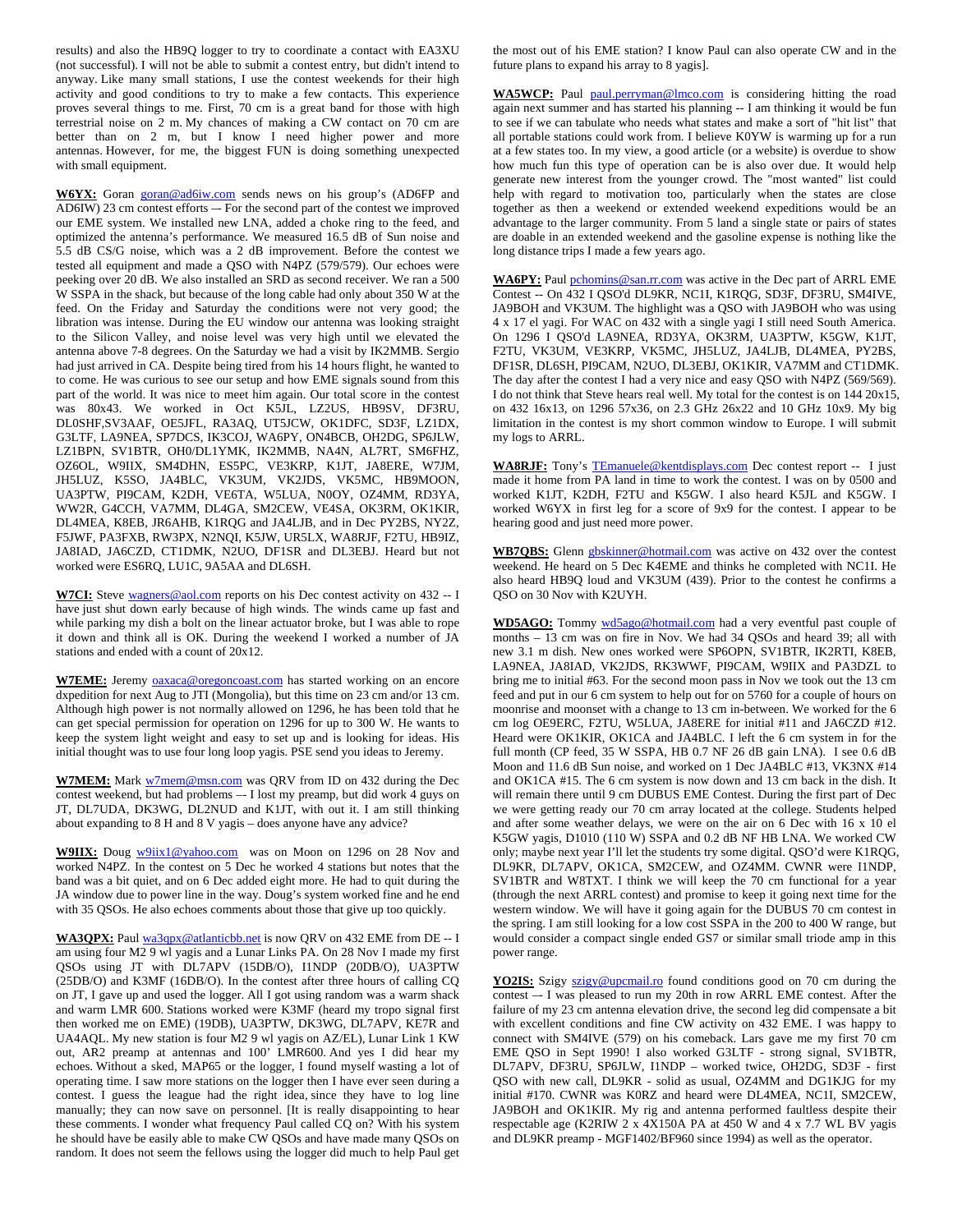YO8BCF: Emil yo8bcf@hotmail.com was QRV with his 4.9 m dish and 44 W at the feed in ARRL EME contest on 5/6 Dec -- I worked (all random - not assisted) on CW G4CCH, F2TU, LZ2US, G3LTF, OZ4MM, HB9BBD, OZ6OL, PI9CAM, RA3AQ and IZ1BPN, and on JT65C PA3FXB, HB9Q, ES5PC, PY2BS, UA3PTW, VK2JDS, OK1KIR, RD3YA, K1JT and VA7MM. CWNR were K5GW, K5JL, N0OY, HB9MOON, SV3AAF, SP6JLW, VK3UM, DL4MEA and LA9NEA. I am now working to improve my power on TX.

WW2R: Dave ww2r@g4fre.com reports that his station was operated on 23 cm by his XYL, N2NQI, during the contest. She worked SV3AAF, K5JL, RA3AQ, W6YX, LA9NEA and LZ2US. The only getaway was DF3RU who never got the call correct. Dave notes that it was so cold in his garage EME shack that he could run his TH328 PA with no blower at 400 W and it did not get amp warm.

**K2UYH:** I alkatz@tcnj.edu spent most of my Moon time in Dec operating the EME contest as part of the K1JT team – see the K1JT report. I did do some 432 operation during the pre-contest week. I QSO'd 29 Nov at 0315 K7XQ (11DB/13DB) JT65c (I operate on c by mistake) and 0323 K3MF (9DB/9DB) also JT65c – there was some interesting multipath from Wayde's direct signal on this QSO, and on 30 Nov at 0218 WB7QBS (O/0) for CW/SSB initial #716 and mixed initial #777\*, and 0237 KL7HFQ (559/559). My QSO with WB7QBS was a bit exciting as a capacitor in my 432 PA went bad just before our sked and I missed the first 10 minutes getting my final working again. It was not even back in the rack when I started calling Glenn. I also ran skeds on 1 to 4 Dec with BX1AD on JT65b. Edward copied me, but I had no decodes. This is a difficult path because of tree blockage and local noise.

**NETNEWS BY G4RGK: K5AZU** is still working on his 7289 ring PA, but should be on 23 cm soon with a bigger signal. **K5QE** has an array of 70 cm 16 x 28 el yagis operating on the horizon and will take skeds -  $k5qe@sabinenet.com$ . WA9KRT: Don wa9krt@hotmail.com in EN61pg is also available for moonrise schedules. **K6MYC** was listening on 23 cm EME with 4 yagis during the Dec contest weekend. **RW3PX** worked on 1296 CW HB9BBD, SM2CEW and UA3PTW. **UA4AQL** QSO'd on 432 CW SM4IVE and on JT65B OK1TEH and OE3SJA. **UA9UHN** added RW3BP on JT65C. **UR5LX** QSO'd on 23 cm UA3PTW and YO8BCF on JT65C. **DK3WG** worked on 70 cm CW OK2POI and SM6FMZ, and on JT65B G4ZFJ and RW3WR. **K5JL** was QRV on 1296 during the Dec contest weekend and added an initial with UT2EG. Jay says conditions were reasonably good, but he lost his driver. **K5PJR** has problems with PA and was not QRV on 23 cm in Dec. **K2DH** was QRV on 23 cm during the Dec contest weekend and ended with 80x43. Dave did not hear many of the NA stations but did work WA8RJF. He plans to QRV on 13 cm next. **N4PZ** was active during the pre-contest weekend on 23 cm and QSO'd G3LTF, VE6TA, VE3KRP and K5JL. Steve was also on during the Dec contest weekend. **FR5DN** is sorry to report that he could not be QRV in the Dec leg of the contest due to a problem with his electrical power resulting from a lightning strike. Phil was not QRV in the first leg because he was traveling in France. **W0DRL** reports nil in a 432 sked with DL7APV. **K0YW** had transmit problems during the contest. He is hearing fine and should have the TX fixed very soon. Bruce has a new e-mail address k0yw59@centurylink.net. He is also making progress on his portable station. **VE6TA** was active on 23 cm during the pre-contest weekend in Dec and QSO'd N4PZ, G3LTF, OZ6OL and VE3KRP.



**K5QE's 16 yagi array – see Netnews** 

**FOR SALE: AD6IW** has for sale ready made and tested pallet SSPA amplifiers, with latest 6th generations MOSFETs. These pallets will provide 125 W, 16 dB flat gain 1240-1300 MHz, 6-7 W drive for full power and a PAE 50% for \$345. They run from a 28 V/10 A PSU and are small in size and easy to combine using 2:1 and 4:1 power splitter/combiner on RO4003. From more info write to Goran at goran@ad6iw.com. **VE3KRP** is looking for a couple of OC3A regulator tubes and a 9 pin delay relay tube. Eddie is also looking for an Amperex DX-393 or 8930 tube. **VE1ALQ** has TS-2000X and DEMI 3 transverter for sale. Contact Darrell at **velalq@nbnet.nb.ca** for more details. **N4VOS** has a brand new DEMI 500 mw 1296/28 MHz IF transverter for sale for \$US295 with split 23 cm side, common 28 MHz input of up to 10 W in. It has been tested, but never put in service. Contact n4vos@bellsouth.net. **K7NII**, k7nii@msn.com, has a GS-15B amp, never been used (cavity + tube) for sale to any serious EMEer.

**EME-2010 DALLAS TX:** The first Call for Papers for the 14th International EME Conference to be held in Dallas, TX on 12-14 Aug this summer is out. This event will be held at the Weston Hotel near the Dallas Ft. Worth airport in Irving. The Microwave Update was recently held at this hotel and the service, rooms and conference facilities were excellent. Hotel details as well as website check-in details will be forthcoming after the first of the year. In keeping with tradition, the conference will primarily concentrate on EME on the 432 and above bands. At this point, several speakers have already signed up but we are still actively pursuing talks and papers on various aspects of EME communication. This includes topics such as dish design and feed systems, yagi antenna design, low noise receiving techniques, higher power solid state and tube amplifier design, TWTs, EME expeditions, tracking the moon, evaluating system performance and EME QSO procedures just to name a few. We are also interested in articles for the proceedings even if you are not going to present at the conference. The ARRL will be publishing the proceedings. If you are interested in presenting, please let W5LUA know by the end of Dec. Reply to w5lua@sbcglobal.net. The deadline for papers will be mid June. The technical talks will be presented on both Friday and Saturday 13/ 14 Aug. While we are enjoying the technical talks, tours will be available by air conditioned buses for the spouses on both Friday and Saturday. We are also planning a tour of the Ft. Worth area on Thursday for both hams and spouses. So plan on arriving by Wednesday evening to take full advantage of all the planned activities.

**FINAL:** The 2010 Moon Calendar is at the end of this NL. Much TNX to D7APV for again preparing the calendar. The AW are marked with an \*. The 70 cm ATPs and contests are also shown.

The DUBUS CW/SSB contest dates for 2010 have been announced: 9 cm will be 21/22 March, 3 cm up (and 2 m) will be on 27/28 March, 13 cm 17/18 April, 70 cm and 6 cm on 24/25 April and 23 cm on 22/23 May. One problem with the DUBUS dates is that the ARI Digital EME contest is on the same weekend as the 1296 CW contest. I do not feel this is good coordination or the way to generate cooperation between the two modes. There is also a DUBUS 70 cm EME SSB Contest to complement the 1296 EME SSB Contest sponsored by this NL – see details at the beginning of this NL.

The proposed dates for the ARRL EME Contest are 4/5 Sept for the Microwave EME Contest,  $2/3$  Oct for the first leg on 6 m – 23 cm contest and  $30/31$  Oct for the second leg. I was told that these dates are near certain. The ARI CW/SSB EME contest is on 25/26 Sept.

You can find the results of ARI's 2009 XVI Italian EME CW/SSB Contest at http://www.contestvhf.it/Risultati/2009/Classifiche%20Contest%20EME%20C W%202009.pdf.

SM3AKW had a fall during the contest that caused Carl's hip replacement to jump out of its socket. Fortunately it was put back without surgery and he was released from hospital before the contest was over. He was still in a lot of pain and did not continue to transmit, but should be QRV again very soon.

Dave (G4RGK) is putting out a general call for updates to his CW initials list. See http://www.zen70432.zen.co.uk/Initials/index.html. I will try to have the updated list in the Jan NL.

F1EHN has up graded his antenna photo web site – see JJ report.

It is time to start making your plans for the 2010 EME Conference – see above.

I want to wish everyone a wonderful holiday season with lot's of EME, and all the very best for the coming year. I plan to be on over the holidays and will be looking for QSOs during the 70 cm CW ATP and SSB contest as well as on 1296. Don't forget to send in your ARRL EME Contest logs. 73, Al – K2UYH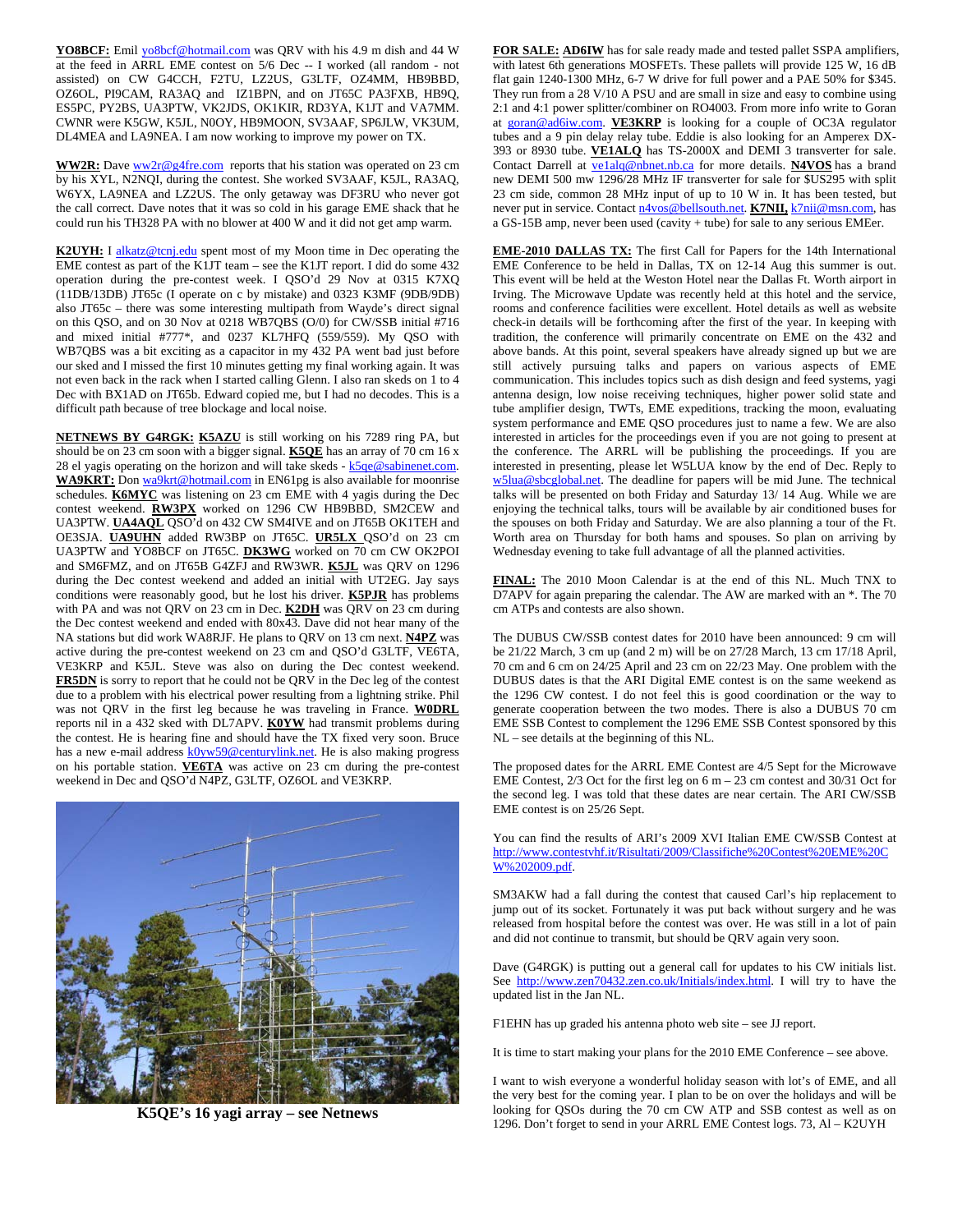## **Lunar Weekend Calendar for 2010 (by DL7APV)**

| t/°<br>K,432<br>$+0,16$ P<br>Jan $2/3$ *<br>$+14,9$<br>$-147$<br>15<br>70 cm SSB contest, Perig. & CS<br>Jan $9/10$<br>$-22, 3$<br>$-63$<br>Moon in south<br>$-1, 3$<br>40<br>$+21$<br>$-1,96$ A<br>Jan 16/17<br>$-14, 2$<br>30<br>Daytime PM, sun is close<br>Jan 23/24<br>$+19,7$<br>ATP sat20-22&sun12-14 ARRLVHF<br>$-1,04$<br>35<br>$+93$<br>Jan $30/31*$<br>$+11,8$<br>$+0, 29$ P<br>20<br>$-167$<br>Night, perigee & cold sky !!<br>Moon in south<br>Feb $6/7$<br>$-24,1$<br>$-1, 32$<br>$-80$<br>45<br>$+1$<br>Feb 13/14<br>$-1,95 A$<br>$-10, 9$<br>30<br>Sun noise<br>ATP sat20-22&sun10-12<br>$\overline{\text{Feb}}$ 20/21<br>$+22,0$<br>$-1,08$<br>35<br>$+75$<br>$Feb$ 27/28 $*$<br>$+173$<br>20<br>$+8,6$<br>$+0, 25$ P<br>23 cm SSB contest<br>$-25,1$<br>$-98$<br>EU T-contest<br>Mar 7/8<br>$-1, 27$<br>70<br>$+/-$<br>Mar 13/14<br>$-7, 3$<br>$-18$<br>$-1, 9$<br>25<br>Daytime AM, sun is close<br>Mar 20/21<br>$+23,8$<br>$+$<br>AP sa19-21&su9-11REF/DUBUS3.4G<br>$-1,02$<br>$+58$<br>35<br>Mar 27/28 <sup>*</sup><br>$+4, 9$<br>$+153$<br>$REF/DUBUS 2m + 10 GHz$<br>$+0,06$ P<br>20<br>$+/-$<br>Apr 34<br>$-25, 3$<br>$-117$<br>120<br>Moon in south<br>$-1, 22$<br>$+/-$<br>Apr 10/11<br>$-3, 6$<br>$-1,82$ A<br>$-38$<br>25<br>$+/-$<br>Day AM, Apogee<br>$+$<br>Apr 17/18<br>$+42$<br>REF/DUBUS 2.3 GHz<br>$+24,8$<br>$-0,84$<br>40<br>Apr 24/25*<br>$-0,19$ P<br>$+134$<br>20<br>$REF/DUBUS$ 432 + 5.7 GHz<br>$+0,7$<br>$+/-$<br>May ½<br>$-25,0$<br>$-136$<br>180<br>Moon in south EU T-contest<br>$-1, 26$<br>$+/-$<br>$-0,0$<br>$-1,75$ A<br>$-58$<br>May $8/9$<br>25<br>Day, Apogee<br>$+/-$<br>May 15/16<br>$+25,0$<br>$+25$<br>ATP sun7-9&17-19 DaytonHamv.<br>$-0,59$<br>45<br>May 22/23*<br>$-3, 9$<br>$-0, 40$<br>$+116$<br>25<br>ARI digital & REF/DUBUS 23cm<br>$+/-$<br>$-24, 3$<br>$-1, 37$<br>$-154$<br>Moon in south<br>May 29/30<br>200<br>$-79$<br>June $5/6$<br>$+3,5$<br>$-1, 72$ A<br>25<br>Day, Apogee<br>$+8$<br>June 12/13<br>$+24,6$<br>$-0, 33$<br>Sun noise ARRL June VHF<br>45<br>June19/20 $*$<br>$-8,5$<br>$-0,50$<br>30<br>$+98$<br>Day AM<br>120<br>Moon in south HAM Radio DL<br>June $26/27$<br>$-23,0$<br>$-1,54$<br>$-173$<br>July $3/4$<br>$-1,73$ A<br>$-99$<br>$+6, 9$<br>25<br>EU T-contest<br>$-11$<br>Day, Perigee, Sunday sun close<br>July 10/11<br>$+23,7$<br>$-0,14$ P<br>40<br>$-12,6$<br>$July17/18*$<br>$-0,50$<br>$+81$<br>30<br>Day PM<br>50<br>$-1,70$ A<br>$+169$<br>Moon in south<br>July 24/25<br>$-21, 2$<br>Jul31/Aug1<br>$+10, 2$<br>$-119$<br>25<br>ATP Sat 22-0&sun 7-9<br>$-1,75$ A<br>$-30$<br>REF/DUBUS Digi 2m ARRL UHF<br>Aug $7/8$ *<br>$+22, 2$<br>$-0,08$ P<br>30<br>Aug 14/15<br>$-16,0$<br>$-0, 42$<br>30<br>EME conference Dallas<br>$+63$<br>+<br>Aug 21/22<br>$-18, 8$<br>35<br>Moon in south<br>$-1, 80$<br>$+151$<br>Aug 28/29<br>25<br>ATP Sat 21-23 sun 6-8<br>$-1, 74$<br>$-138$<br>$+13,4$<br>EU 2m contest ARRL EME-MW<br>$-48$<br>25<br>Sept $4/5$ *<br>$+20,0$<br>$-0,14$ P<br>M.i.south Weinheim ?? ARRL VHF<br>Sept 11/12<br>$-18,6$<br>$+44$<br>$-0,32$ P<br>35<br>Sept 18/19<br>$-15, 9$<br>$-1,85$ A<br>$+132$<br>Moon in south<br>30<br>Sept 25/26<br>ARI CW<br>$+16, 4$<br>$-157$<br>30<br>$-1,65$<br>$+/-$<br>Oct $2/3$ *<br>$+17, 3$<br>$-0, 28$ P<br>$-67$<br>EU UHF/SHF Contest ARRL EME1<br>20<br>Oct 9/10<br>$-20,6$<br>Moon in south<br>$-0, 29$ P<br>$+25$<br>35<br>Oct 16/17<br>$-12,7$<br>Day PM, Apogee<br>$-1,84$ A<br>$+113$<br>35<br>Night<br>Oct 23/24<br>$+19,0$<br>$-175$<br>35<br>$-1,48$<br>$+/-$<br>15<br>Oct 30/31<br>$-0,39$ P<br>$-84$<br><b>ARRL EME2</b><br>$+13,7$<br>$+/-$<br>$+6$<br>Nov $6/7$ *<br>Sun noise EU 2mCW contest<br>$-22,1$<br>$-0$ , $40$<br>40<br>$+/-$<br>Nov 13/14<br>$-1,82$ A<br>30<br>$-9, 4$<br>$+93$<br>Day PM, Apogee<br>Nov 20/21<br>$+21,1$<br>$-1, 28$<br>$+167$<br>35<br>$+/-$<br>Nov 27/28*<br>20<br>$+9,5$<br>$-0, 40$<br>$-101$<br>$+/-$<br>$-13$<br>Dec $4/5$<br>$-23, 4$<br>$-0,62$<br>Moon in south, sun is close<br>45<br>$+/-$<br>Dec 11/12<br>$-6, 3$<br>25<br>$-1,82$ A<br>$+72$<br>Day PM, Apogee<br>Dec 18/19<br>Night<br>$+22,7$<br>$+148$<br>$-1,11$<br>35<br>Dec $25/26*$<br>$-119$<br>20<br>ATP sat22:30-030 sun6:30-8:30<br>$+5, 2$<br>$0,26$ P<br>$+/-$ | 2400 Sat/<br>0000 Sun | Decl.<br>$(\text{deg})$ | Signals<br>(dB) | Sun<br>offse | Sky<br>temp | Libra<br>tion | Comments & contest dates |
|------------------------------------------------------------------------------------------------------------------------------------------------------------------------------------------------------------------------------------------------------------------------------------------------------------------------------------------------------------------------------------------------------------------------------------------------------------------------------------------------------------------------------------------------------------------------------------------------------------------------------------------------------------------------------------------------------------------------------------------------------------------------------------------------------------------------------------------------------------------------------------------------------------------------------------------------------------------------------------------------------------------------------------------------------------------------------------------------------------------------------------------------------------------------------------------------------------------------------------------------------------------------------------------------------------------------------------------------------------------------------------------------------------------------------------------------------------------------------------------------------------------------------------------------------------------------------------------------------------------------------------------------------------------------------------------------------------------------------------------------------------------------------------------------------------------------------------------------------------------------------------------------------------------------------------------------------------------------------------------------------------------------------------------------------------------------------------------------------------------------------------------------------------------------------------------------------------------------------------------------------------------------------------------------------------------------------------------------------------------------------------------------------------------------------------------------------------------------------------------------------------------------------------------------------------------------------------------------------------------------------------------------------------------------------------------------------------------------------------------------------------------------------------------------------------------------------------------------------------------------------------------------------------------------------------------------------------------------------------------------------------------------------------------------------------------------------------------------------------------------------------------------------------------------------------------------------------------------------------------------------------------------------------------------------------------------------------------------------------------------------------------------------------------------------------------------------------------------------------------------------------------------------------------------------------------------------------------------------------------------------------------------------------------------------------------------------------------------------------------------------------------------------------------------------------------------------------------------------------------------------------------------------------------------------------------------------------------------------------------------------------------------------------------------------------------------------------------------------------------------------------------------------------------------------------------------------------------------------------------------------|-----------------------|-------------------------|-----------------|--------------|-------------|---------------|--------------------------|
|                                                                                                                                                                                                                                                                                                                                                                                                                                                                                                                                                                                                                                                                                                                                                                                                                                                                                                                                                                                                                                                                                                                                                                                                                                                                                                                                                                                                                                                                                                                                                                                                                                                                                                                                                                                                                                                                                                                                                                                                                                                                                                                                                                                                                                                                                                                                                                                                                                                                                                                                                                                                                                                                                                                                                                                                                                                                                                                                                                                                                                                                                                                                                                                                                                                                                                                                                                                                                                                                                                                                                                                                                                                                                                                                                                                                                                                                                                                                                                                                                                                                                                                                                                                                                                                      |                       |                         |                 |              |             |               |                          |
|                                                                                                                                                                                                                                                                                                                                                                                                                                                                                                                                                                                                                                                                                                                                                                                                                                                                                                                                                                                                                                                                                                                                                                                                                                                                                                                                                                                                                                                                                                                                                                                                                                                                                                                                                                                                                                                                                                                                                                                                                                                                                                                                                                                                                                                                                                                                                                                                                                                                                                                                                                                                                                                                                                                                                                                                                                                                                                                                                                                                                                                                                                                                                                                                                                                                                                                                                                                                                                                                                                                                                                                                                                                                                                                                                                                                                                                                                                                                                                                                                                                                                                                                                                                                                                                      |                       |                         |                 |              |             |               |                          |
|                                                                                                                                                                                                                                                                                                                                                                                                                                                                                                                                                                                                                                                                                                                                                                                                                                                                                                                                                                                                                                                                                                                                                                                                                                                                                                                                                                                                                                                                                                                                                                                                                                                                                                                                                                                                                                                                                                                                                                                                                                                                                                                                                                                                                                                                                                                                                                                                                                                                                                                                                                                                                                                                                                                                                                                                                                                                                                                                                                                                                                                                                                                                                                                                                                                                                                                                                                                                                                                                                                                                                                                                                                                                                                                                                                                                                                                                                                                                                                                                                                                                                                                                                                                                                                                      |                       |                         |                 |              |             |               |                          |
|                                                                                                                                                                                                                                                                                                                                                                                                                                                                                                                                                                                                                                                                                                                                                                                                                                                                                                                                                                                                                                                                                                                                                                                                                                                                                                                                                                                                                                                                                                                                                                                                                                                                                                                                                                                                                                                                                                                                                                                                                                                                                                                                                                                                                                                                                                                                                                                                                                                                                                                                                                                                                                                                                                                                                                                                                                                                                                                                                                                                                                                                                                                                                                                                                                                                                                                                                                                                                                                                                                                                                                                                                                                                                                                                                                                                                                                                                                                                                                                                                                                                                                                                                                                                                                                      |                       |                         |                 |              |             |               |                          |
|                                                                                                                                                                                                                                                                                                                                                                                                                                                                                                                                                                                                                                                                                                                                                                                                                                                                                                                                                                                                                                                                                                                                                                                                                                                                                                                                                                                                                                                                                                                                                                                                                                                                                                                                                                                                                                                                                                                                                                                                                                                                                                                                                                                                                                                                                                                                                                                                                                                                                                                                                                                                                                                                                                                                                                                                                                                                                                                                                                                                                                                                                                                                                                                                                                                                                                                                                                                                                                                                                                                                                                                                                                                                                                                                                                                                                                                                                                                                                                                                                                                                                                                                                                                                                                                      |                       |                         |                 |              |             |               |                          |
|                                                                                                                                                                                                                                                                                                                                                                                                                                                                                                                                                                                                                                                                                                                                                                                                                                                                                                                                                                                                                                                                                                                                                                                                                                                                                                                                                                                                                                                                                                                                                                                                                                                                                                                                                                                                                                                                                                                                                                                                                                                                                                                                                                                                                                                                                                                                                                                                                                                                                                                                                                                                                                                                                                                                                                                                                                                                                                                                                                                                                                                                                                                                                                                                                                                                                                                                                                                                                                                                                                                                                                                                                                                                                                                                                                                                                                                                                                                                                                                                                                                                                                                                                                                                                                                      |                       |                         |                 |              |             |               |                          |
|                                                                                                                                                                                                                                                                                                                                                                                                                                                                                                                                                                                                                                                                                                                                                                                                                                                                                                                                                                                                                                                                                                                                                                                                                                                                                                                                                                                                                                                                                                                                                                                                                                                                                                                                                                                                                                                                                                                                                                                                                                                                                                                                                                                                                                                                                                                                                                                                                                                                                                                                                                                                                                                                                                                                                                                                                                                                                                                                                                                                                                                                                                                                                                                                                                                                                                                                                                                                                                                                                                                                                                                                                                                                                                                                                                                                                                                                                                                                                                                                                                                                                                                                                                                                                                                      |                       |                         |                 |              |             |               |                          |
|                                                                                                                                                                                                                                                                                                                                                                                                                                                                                                                                                                                                                                                                                                                                                                                                                                                                                                                                                                                                                                                                                                                                                                                                                                                                                                                                                                                                                                                                                                                                                                                                                                                                                                                                                                                                                                                                                                                                                                                                                                                                                                                                                                                                                                                                                                                                                                                                                                                                                                                                                                                                                                                                                                                                                                                                                                                                                                                                                                                                                                                                                                                                                                                                                                                                                                                                                                                                                                                                                                                                                                                                                                                                                                                                                                                                                                                                                                                                                                                                                                                                                                                                                                                                                                                      |                       |                         |                 |              |             |               |                          |
|                                                                                                                                                                                                                                                                                                                                                                                                                                                                                                                                                                                                                                                                                                                                                                                                                                                                                                                                                                                                                                                                                                                                                                                                                                                                                                                                                                                                                                                                                                                                                                                                                                                                                                                                                                                                                                                                                                                                                                                                                                                                                                                                                                                                                                                                                                                                                                                                                                                                                                                                                                                                                                                                                                                                                                                                                                                                                                                                                                                                                                                                                                                                                                                                                                                                                                                                                                                                                                                                                                                                                                                                                                                                                                                                                                                                                                                                                                                                                                                                                                                                                                                                                                                                                                                      |                       |                         |                 |              |             |               |                          |
|                                                                                                                                                                                                                                                                                                                                                                                                                                                                                                                                                                                                                                                                                                                                                                                                                                                                                                                                                                                                                                                                                                                                                                                                                                                                                                                                                                                                                                                                                                                                                                                                                                                                                                                                                                                                                                                                                                                                                                                                                                                                                                                                                                                                                                                                                                                                                                                                                                                                                                                                                                                                                                                                                                                                                                                                                                                                                                                                                                                                                                                                                                                                                                                                                                                                                                                                                                                                                                                                                                                                                                                                                                                                                                                                                                                                                                                                                                                                                                                                                                                                                                                                                                                                                                                      |                       |                         |                 |              |             |               |                          |
|                                                                                                                                                                                                                                                                                                                                                                                                                                                                                                                                                                                                                                                                                                                                                                                                                                                                                                                                                                                                                                                                                                                                                                                                                                                                                                                                                                                                                                                                                                                                                                                                                                                                                                                                                                                                                                                                                                                                                                                                                                                                                                                                                                                                                                                                                                                                                                                                                                                                                                                                                                                                                                                                                                                                                                                                                                                                                                                                                                                                                                                                                                                                                                                                                                                                                                                                                                                                                                                                                                                                                                                                                                                                                                                                                                                                                                                                                                                                                                                                                                                                                                                                                                                                                                                      |                       |                         |                 |              |             |               |                          |
|                                                                                                                                                                                                                                                                                                                                                                                                                                                                                                                                                                                                                                                                                                                                                                                                                                                                                                                                                                                                                                                                                                                                                                                                                                                                                                                                                                                                                                                                                                                                                                                                                                                                                                                                                                                                                                                                                                                                                                                                                                                                                                                                                                                                                                                                                                                                                                                                                                                                                                                                                                                                                                                                                                                                                                                                                                                                                                                                                                                                                                                                                                                                                                                                                                                                                                                                                                                                                                                                                                                                                                                                                                                                                                                                                                                                                                                                                                                                                                                                                                                                                                                                                                                                                                                      |                       |                         |                 |              |             |               |                          |
|                                                                                                                                                                                                                                                                                                                                                                                                                                                                                                                                                                                                                                                                                                                                                                                                                                                                                                                                                                                                                                                                                                                                                                                                                                                                                                                                                                                                                                                                                                                                                                                                                                                                                                                                                                                                                                                                                                                                                                                                                                                                                                                                                                                                                                                                                                                                                                                                                                                                                                                                                                                                                                                                                                                                                                                                                                                                                                                                                                                                                                                                                                                                                                                                                                                                                                                                                                                                                                                                                                                                                                                                                                                                                                                                                                                                                                                                                                                                                                                                                                                                                                                                                                                                                                                      |                       |                         |                 |              |             |               |                          |
|                                                                                                                                                                                                                                                                                                                                                                                                                                                                                                                                                                                                                                                                                                                                                                                                                                                                                                                                                                                                                                                                                                                                                                                                                                                                                                                                                                                                                                                                                                                                                                                                                                                                                                                                                                                                                                                                                                                                                                                                                                                                                                                                                                                                                                                                                                                                                                                                                                                                                                                                                                                                                                                                                                                                                                                                                                                                                                                                                                                                                                                                                                                                                                                                                                                                                                                                                                                                                                                                                                                                                                                                                                                                                                                                                                                                                                                                                                                                                                                                                                                                                                                                                                                                                                                      |                       |                         |                 |              |             |               |                          |
|                                                                                                                                                                                                                                                                                                                                                                                                                                                                                                                                                                                                                                                                                                                                                                                                                                                                                                                                                                                                                                                                                                                                                                                                                                                                                                                                                                                                                                                                                                                                                                                                                                                                                                                                                                                                                                                                                                                                                                                                                                                                                                                                                                                                                                                                                                                                                                                                                                                                                                                                                                                                                                                                                                                                                                                                                                                                                                                                                                                                                                                                                                                                                                                                                                                                                                                                                                                                                                                                                                                                                                                                                                                                                                                                                                                                                                                                                                                                                                                                                                                                                                                                                                                                                                                      |                       |                         |                 |              |             |               |                          |
|                                                                                                                                                                                                                                                                                                                                                                                                                                                                                                                                                                                                                                                                                                                                                                                                                                                                                                                                                                                                                                                                                                                                                                                                                                                                                                                                                                                                                                                                                                                                                                                                                                                                                                                                                                                                                                                                                                                                                                                                                                                                                                                                                                                                                                                                                                                                                                                                                                                                                                                                                                                                                                                                                                                                                                                                                                                                                                                                                                                                                                                                                                                                                                                                                                                                                                                                                                                                                                                                                                                                                                                                                                                                                                                                                                                                                                                                                                                                                                                                                                                                                                                                                                                                                                                      |                       |                         |                 |              |             |               |                          |
|                                                                                                                                                                                                                                                                                                                                                                                                                                                                                                                                                                                                                                                                                                                                                                                                                                                                                                                                                                                                                                                                                                                                                                                                                                                                                                                                                                                                                                                                                                                                                                                                                                                                                                                                                                                                                                                                                                                                                                                                                                                                                                                                                                                                                                                                                                                                                                                                                                                                                                                                                                                                                                                                                                                                                                                                                                                                                                                                                                                                                                                                                                                                                                                                                                                                                                                                                                                                                                                                                                                                                                                                                                                                                                                                                                                                                                                                                                                                                                                                                                                                                                                                                                                                                                                      |                       |                         |                 |              |             |               |                          |
|                                                                                                                                                                                                                                                                                                                                                                                                                                                                                                                                                                                                                                                                                                                                                                                                                                                                                                                                                                                                                                                                                                                                                                                                                                                                                                                                                                                                                                                                                                                                                                                                                                                                                                                                                                                                                                                                                                                                                                                                                                                                                                                                                                                                                                                                                                                                                                                                                                                                                                                                                                                                                                                                                                                                                                                                                                                                                                                                                                                                                                                                                                                                                                                                                                                                                                                                                                                                                                                                                                                                                                                                                                                                                                                                                                                                                                                                                                                                                                                                                                                                                                                                                                                                                                                      |                       |                         |                 |              |             |               |                          |
|                                                                                                                                                                                                                                                                                                                                                                                                                                                                                                                                                                                                                                                                                                                                                                                                                                                                                                                                                                                                                                                                                                                                                                                                                                                                                                                                                                                                                                                                                                                                                                                                                                                                                                                                                                                                                                                                                                                                                                                                                                                                                                                                                                                                                                                                                                                                                                                                                                                                                                                                                                                                                                                                                                                                                                                                                                                                                                                                                                                                                                                                                                                                                                                                                                                                                                                                                                                                                                                                                                                                                                                                                                                                                                                                                                                                                                                                                                                                                                                                                                                                                                                                                                                                                                                      |                       |                         |                 |              |             |               |                          |
|                                                                                                                                                                                                                                                                                                                                                                                                                                                                                                                                                                                                                                                                                                                                                                                                                                                                                                                                                                                                                                                                                                                                                                                                                                                                                                                                                                                                                                                                                                                                                                                                                                                                                                                                                                                                                                                                                                                                                                                                                                                                                                                                                                                                                                                                                                                                                                                                                                                                                                                                                                                                                                                                                                                                                                                                                                                                                                                                                                                                                                                                                                                                                                                                                                                                                                                                                                                                                                                                                                                                                                                                                                                                                                                                                                                                                                                                                                                                                                                                                                                                                                                                                                                                                                                      |                       |                         |                 |              |             |               |                          |
|                                                                                                                                                                                                                                                                                                                                                                                                                                                                                                                                                                                                                                                                                                                                                                                                                                                                                                                                                                                                                                                                                                                                                                                                                                                                                                                                                                                                                                                                                                                                                                                                                                                                                                                                                                                                                                                                                                                                                                                                                                                                                                                                                                                                                                                                                                                                                                                                                                                                                                                                                                                                                                                                                                                                                                                                                                                                                                                                                                                                                                                                                                                                                                                                                                                                                                                                                                                                                                                                                                                                                                                                                                                                                                                                                                                                                                                                                                                                                                                                                                                                                                                                                                                                                                                      |                       |                         |                 |              |             |               |                          |
|                                                                                                                                                                                                                                                                                                                                                                                                                                                                                                                                                                                                                                                                                                                                                                                                                                                                                                                                                                                                                                                                                                                                                                                                                                                                                                                                                                                                                                                                                                                                                                                                                                                                                                                                                                                                                                                                                                                                                                                                                                                                                                                                                                                                                                                                                                                                                                                                                                                                                                                                                                                                                                                                                                                                                                                                                                                                                                                                                                                                                                                                                                                                                                                                                                                                                                                                                                                                                                                                                                                                                                                                                                                                                                                                                                                                                                                                                                                                                                                                                                                                                                                                                                                                                                                      |                       |                         |                 |              |             |               |                          |
|                                                                                                                                                                                                                                                                                                                                                                                                                                                                                                                                                                                                                                                                                                                                                                                                                                                                                                                                                                                                                                                                                                                                                                                                                                                                                                                                                                                                                                                                                                                                                                                                                                                                                                                                                                                                                                                                                                                                                                                                                                                                                                                                                                                                                                                                                                                                                                                                                                                                                                                                                                                                                                                                                                                                                                                                                                                                                                                                                                                                                                                                                                                                                                                                                                                                                                                                                                                                                                                                                                                                                                                                                                                                                                                                                                                                                                                                                                                                                                                                                                                                                                                                                                                                                                                      |                       |                         |                 |              |             |               |                          |
|                                                                                                                                                                                                                                                                                                                                                                                                                                                                                                                                                                                                                                                                                                                                                                                                                                                                                                                                                                                                                                                                                                                                                                                                                                                                                                                                                                                                                                                                                                                                                                                                                                                                                                                                                                                                                                                                                                                                                                                                                                                                                                                                                                                                                                                                                                                                                                                                                                                                                                                                                                                                                                                                                                                                                                                                                                                                                                                                                                                                                                                                                                                                                                                                                                                                                                                                                                                                                                                                                                                                                                                                                                                                                                                                                                                                                                                                                                                                                                                                                                                                                                                                                                                                                                                      |                       |                         |                 |              |             |               |                          |
|                                                                                                                                                                                                                                                                                                                                                                                                                                                                                                                                                                                                                                                                                                                                                                                                                                                                                                                                                                                                                                                                                                                                                                                                                                                                                                                                                                                                                                                                                                                                                                                                                                                                                                                                                                                                                                                                                                                                                                                                                                                                                                                                                                                                                                                                                                                                                                                                                                                                                                                                                                                                                                                                                                                                                                                                                                                                                                                                                                                                                                                                                                                                                                                                                                                                                                                                                                                                                                                                                                                                                                                                                                                                                                                                                                                                                                                                                                                                                                                                                                                                                                                                                                                                                                                      |                       |                         |                 |              |             |               |                          |
|                                                                                                                                                                                                                                                                                                                                                                                                                                                                                                                                                                                                                                                                                                                                                                                                                                                                                                                                                                                                                                                                                                                                                                                                                                                                                                                                                                                                                                                                                                                                                                                                                                                                                                                                                                                                                                                                                                                                                                                                                                                                                                                                                                                                                                                                                                                                                                                                                                                                                                                                                                                                                                                                                                                                                                                                                                                                                                                                                                                                                                                                                                                                                                                                                                                                                                                                                                                                                                                                                                                                                                                                                                                                                                                                                                                                                                                                                                                                                                                                                                                                                                                                                                                                                                                      |                       |                         |                 |              |             |               |                          |
|                                                                                                                                                                                                                                                                                                                                                                                                                                                                                                                                                                                                                                                                                                                                                                                                                                                                                                                                                                                                                                                                                                                                                                                                                                                                                                                                                                                                                                                                                                                                                                                                                                                                                                                                                                                                                                                                                                                                                                                                                                                                                                                                                                                                                                                                                                                                                                                                                                                                                                                                                                                                                                                                                                                                                                                                                                                                                                                                                                                                                                                                                                                                                                                                                                                                                                                                                                                                                                                                                                                                                                                                                                                                                                                                                                                                                                                                                                                                                                                                                                                                                                                                                                                                                                                      |                       |                         |                 |              |             |               |                          |
|                                                                                                                                                                                                                                                                                                                                                                                                                                                                                                                                                                                                                                                                                                                                                                                                                                                                                                                                                                                                                                                                                                                                                                                                                                                                                                                                                                                                                                                                                                                                                                                                                                                                                                                                                                                                                                                                                                                                                                                                                                                                                                                                                                                                                                                                                                                                                                                                                                                                                                                                                                                                                                                                                                                                                                                                                                                                                                                                                                                                                                                                                                                                                                                                                                                                                                                                                                                                                                                                                                                                                                                                                                                                                                                                                                                                                                                                                                                                                                                                                                                                                                                                                                                                                                                      |                       |                         |                 |              |             |               |                          |
|                                                                                                                                                                                                                                                                                                                                                                                                                                                                                                                                                                                                                                                                                                                                                                                                                                                                                                                                                                                                                                                                                                                                                                                                                                                                                                                                                                                                                                                                                                                                                                                                                                                                                                                                                                                                                                                                                                                                                                                                                                                                                                                                                                                                                                                                                                                                                                                                                                                                                                                                                                                                                                                                                                                                                                                                                                                                                                                                                                                                                                                                                                                                                                                                                                                                                                                                                                                                                                                                                                                                                                                                                                                                                                                                                                                                                                                                                                                                                                                                                                                                                                                                                                                                                                                      |                       |                         |                 |              |             |               |                          |
|                                                                                                                                                                                                                                                                                                                                                                                                                                                                                                                                                                                                                                                                                                                                                                                                                                                                                                                                                                                                                                                                                                                                                                                                                                                                                                                                                                                                                                                                                                                                                                                                                                                                                                                                                                                                                                                                                                                                                                                                                                                                                                                                                                                                                                                                                                                                                                                                                                                                                                                                                                                                                                                                                                                                                                                                                                                                                                                                                                                                                                                                                                                                                                                                                                                                                                                                                                                                                                                                                                                                                                                                                                                                                                                                                                                                                                                                                                                                                                                                                                                                                                                                                                                                                                                      |                       |                         |                 |              |             |               |                          |
|                                                                                                                                                                                                                                                                                                                                                                                                                                                                                                                                                                                                                                                                                                                                                                                                                                                                                                                                                                                                                                                                                                                                                                                                                                                                                                                                                                                                                                                                                                                                                                                                                                                                                                                                                                                                                                                                                                                                                                                                                                                                                                                                                                                                                                                                                                                                                                                                                                                                                                                                                                                                                                                                                                                                                                                                                                                                                                                                                                                                                                                                                                                                                                                                                                                                                                                                                                                                                                                                                                                                                                                                                                                                                                                                                                                                                                                                                                                                                                                                                                                                                                                                                                                                                                                      |                       |                         |                 |              |             |               |                          |
|                                                                                                                                                                                                                                                                                                                                                                                                                                                                                                                                                                                                                                                                                                                                                                                                                                                                                                                                                                                                                                                                                                                                                                                                                                                                                                                                                                                                                                                                                                                                                                                                                                                                                                                                                                                                                                                                                                                                                                                                                                                                                                                                                                                                                                                                                                                                                                                                                                                                                                                                                                                                                                                                                                                                                                                                                                                                                                                                                                                                                                                                                                                                                                                                                                                                                                                                                                                                                                                                                                                                                                                                                                                                                                                                                                                                                                                                                                                                                                                                                                                                                                                                                                                                                                                      |                       |                         |                 |              |             |               |                          |
|                                                                                                                                                                                                                                                                                                                                                                                                                                                                                                                                                                                                                                                                                                                                                                                                                                                                                                                                                                                                                                                                                                                                                                                                                                                                                                                                                                                                                                                                                                                                                                                                                                                                                                                                                                                                                                                                                                                                                                                                                                                                                                                                                                                                                                                                                                                                                                                                                                                                                                                                                                                                                                                                                                                                                                                                                                                                                                                                                                                                                                                                                                                                                                                                                                                                                                                                                                                                                                                                                                                                                                                                                                                                                                                                                                                                                                                                                                                                                                                                                                                                                                                                                                                                                                                      |                       |                         |                 |              |             |               |                          |
|                                                                                                                                                                                                                                                                                                                                                                                                                                                                                                                                                                                                                                                                                                                                                                                                                                                                                                                                                                                                                                                                                                                                                                                                                                                                                                                                                                                                                                                                                                                                                                                                                                                                                                                                                                                                                                                                                                                                                                                                                                                                                                                                                                                                                                                                                                                                                                                                                                                                                                                                                                                                                                                                                                                                                                                                                                                                                                                                                                                                                                                                                                                                                                                                                                                                                                                                                                                                                                                                                                                                                                                                                                                                                                                                                                                                                                                                                                                                                                                                                                                                                                                                                                                                                                                      |                       |                         |                 |              |             |               |                          |
|                                                                                                                                                                                                                                                                                                                                                                                                                                                                                                                                                                                                                                                                                                                                                                                                                                                                                                                                                                                                                                                                                                                                                                                                                                                                                                                                                                                                                                                                                                                                                                                                                                                                                                                                                                                                                                                                                                                                                                                                                                                                                                                                                                                                                                                                                                                                                                                                                                                                                                                                                                                                                                                                                                                                                                                                                                                                                                                                                                                                                                                                                                                                                                                                                                                                                                                                                                                                                                                                                                                                                                                                                                                                                                                                                                                                                                                                                                                                                                                                                                                                                                                                                                                                                                                      |                       |                         |                 |              |             |               |                          |
|                                                                                                                                                                                                                                                                                                                                                                                                                                                                                                                                                                                                                                                                                                                                                                                                                                                                                                                                                                                                                                                                                                                                                                                                                                                                                                                                                                                                                                                                                                                                                                                                                                                                                                                                                                                                                                                                                                                                                                                                                                                                                                                                                                                                                                                                                                                                                                                                                                                                                                                                                                                                                                                                                                                                                                                                                                                                                                                                                                                                                                                                                                                                                                                                                                                                                                                                                                                                                                                                                                                                                                                                                                                                                                                                                                                                                                                                                                                                                                                                                                                                                                                                                                                                                                                      |                       |                         |                 |              |             |               |                          |
|                                                                                                                                                                                                                                                                                                                                                                                                                                                                                                                                                                                                                                                                                                                                                                                                                                                                                                                                                                                                                                                                                                                                                                                                                                                                                                                                                                                                                                                                                                                                                                                                                                                                                                                                                                                                                                                                                                                                                                                                                                                                                                                                                                                                                                                                                                                                                                                                                                                                                                                                                                                                                                                                                                                                                                                                                                                                                                                                                                                                                                                                                                                                                                                                                                                                                                                                                                                                                                                                                                                                                                                                                                                                                                                                                                                                                                                                                                                                                                                                                                                                                                                                                                                                                                                      |                       |                         |                 |              |             |               |                          |
|                                                                                                                                                                                                                                                                                                                                                                                                                                                                                                                                                                                                                                                                                                                                                                                                                                                                                                                                                                                                                                                                                                                                                                                                                                                                                                                                                                                                                                                                                                                                                                                                                                                                                                                                                                                                                                                                                                                                                                                                                                                                                                                                                                                                                                                                                                                                                                                                                                                                                                                                                                                                                                                                                                                                                                                                                                                                                                                                                                                                                                                                                                                                                                                                                                                                                                                                                                                                                                                                                                                                                                                                                                                                                                                                                                                                                                                                                                                                                                                                                                                                                                                                                                                                                                                      |                       |                         |                 |              |             |               |                          |
|                                                                                                                                                                                                                                                                                                                                                                                                                                                                                                                                                                                                                                                                                                                                                                                                                                                                                                                                                                                                                                                                                                                                                                                                                                                                                                                                                                                                                                                                                                                                                                                                                                                                                                                                                                                                                                                                                                                                                                                                                                                                                                                                                                                                                                                                                                                                                                                                                                                                                                                                                                                                                                                                                                                                                                                                                                                                                                                                                                                                                                                                                                                                                                                                                                                                                                                                                                                                                                                                                                                                                                                                                                                                                                                                                                                                                                                                                                                                                                                                                                                                                                                                                                                                                                                      |                       |                         |                 |              |             |               |                          |
|                                                                                                                                                                                                                                                                                                                                                                                                                                                                                                                                                                                                                                                                                                                                                                                                                                                                                                                                                                                                                                                                                                                                                                                                                                                                                                                                                                                                                                                                                                                                                                                                                                                                                                                                                                                                                                                                                                                                                                                                                                                                                                                                                                                                                                                                                                                                                                                                                                                                                                                                                                                                                                                                                                                                                                                                                                                                                                                                                                                                                                                                                                                                                                                                                                                                                                                                                                                                                                                                                                                                                                                                                                                                                                                                                                                                                                                                                                                                                                                                                                                                                                                                                                                                                                                      |                       |                         |                 |              |             |               |                          |
|                                                                                                                                                                                                                                                                                                                                                                                                                                                                                                                                                                                                                                                                                                                                                                                                                                                                                                                                                                                                                                                                                                                                                                                                                                                                                                                                                                                                                                                                                                                                                                                                                                                                                                                                                                                                                                                                                                                                                                                                                                                                                                                                                                                                                                                                                                                                                                                                                                                                                                                                                                                                                                                                                                                                                                                                                                                                                                                                                                                                                                                                                                                                                                                                                                                                                                                                                                                                                                                                                                                                                                                                                                                                                                                                                                                                                                                                                                                                                                                                                                                                                                                                                                                                                                                      |                       |                         |                 |              |             |               |                          |
|                                                                                                                                                                                                                                                                                                                                                                                                                                                                                                                                                                                                                                                                                                                                                                                                                                                                                                                                                                                                                                                                                                                                                                                                                                                                                                                                                                                                                                                                                                                                                                                                                                                                                                                                                                                                                                                                                                                                                                                                                                                                                                                                                                                                                                                                                                                                                                                                                                                                                                                                                                                                                                                                                                                                                                                                                                                                                                                                                                                                                                                                                                                                                                                                                                                                                                                                                                                                                                                                                                                                                                                                                                                                                                                                                                                                                                                                                                                                                                                                                                                                                                                                                                                                                                                      |                       |                         |                 |              |             |               |                          |
|                                                                                                                                                                                                                                                                                                                                                                                                                                                                                                                                                                                                                                                                                                                                                                                                                                                                                                                                                                                                                                                                                                                                                                                                                                                                                                                                                                                                                                                                                                                                                                                                                                                                                                                                                                                                                                                                                                                                                                                                                                                                                                                                                                                                                                                                                                                                                                                                                                                                                                                                                                                                                                                                                                                                                                                                                                                                                                                                                                                                                                                                                                                                                                                                                                                                                                                                                                                                                                                                                                                                                                                                                                                                                                                                                                                                                                                                                                                                                                                                                                                                                                                                                                                                                                                      |                       |                         |                 |              |             |               |                          |
|                                                                                                                                                                                                                                                                                                                                                                                                                                                                                                                                                                                                                                                                                                                                                                                                                                                                                                                                                                                                                                                                                                                                                                                                                                                                                                                                                                                                                                                                                                                                                                                                                                                                                                                                                                                                                                                                                                                                                                                                                                                                                                                                                                                                                                                                                                                                                                                                                                                                                                                                                                                                                                                                                                                                                                                                                                                                                                                                                                                                                                                                                                                                                                                                                                                                                                                                                                                                                                                                                                                                                                                                                                                                                                                                                                                                                                                                                                                                                                                                                                                                                                                                                                                                                                                      |                       |                         |                 |              |             |               |                          |
|                                                                                                                                                                                                                                                                                                                                                                                                                                                                                                                                                                                                                                                                                                                                                                                                                                                                                                                                                                                                                                                                                                                                                                                                                                                                                                                                                                                                                                                                                                                                                                                                                                                                                                                                                                                                                                                                                                                                                                                                                                                                                                                                                                                                                                                                                                                                                                                                                                                                                                                                                                                                                                                                                                                                                                                                                                                                                                                                                                                                                                                                                                                                                                                                                                                                                                                                                                                                                                                                                                                                                                                                                                                                                                                                                                                                                                                                                                                                                                                                                                                                                                                                                                                                                                                      |                       |                         |                 |              |             |               |                          |
|                                                                                                                                                                                                                                                                                                                                                                                                                                                                                                                                                                                                                                                                                                                                                                                                                                                                                                                                                                                                                                                                                                                                                                                                                                                                                                                                                                                                                                                                                                                                                                                                                                                                                                                                                                                                                                                                                                                                                                                                                                                                                                                                                                                                                                                                                                                                                                                                                                                                                                                                                                                                                                                                                                                                                                                                                                                                                                                                                                                                                                                                                                                                                                                                                                                                                                                                                                                                                                                                                                                                                                                                                                                                                                                                                                                                                                                                                                                                                                                                                                                                                                                                                                                                                                                      |                       |                         |                 |              |             |               |                          |
|                                                                                                                                                                                                                                                                                                                                                                                                                                                                                                                                                                                                                                                                                                                                                                                                                                                                                                                                                                                                                                                                                                                                                                                                                                                                                                                                                                                                                                                                                                                                                                                                                                                                                                                                                                                                                                                                                                                                                                                                                                                                                                                                                                                                                                                                                                                                                                                                                                                                                                                                                                                                                                                                                                                                                                                                                                                                                                                                                                                                                                                                                                                                                                                                                                                                                                                                                                                                                                                                                                                                                                                                                                                                                                                                                                                                                                                                                                                                                                                                                                                                                                                                                                                                                                                      |                       |                         |                 |              |             |               |                          |
|                                                                                                                                                                                                                                                                                                                                                                                                                                                                                                                                                                                                                                                                                                                                                                                                                                                                                                                                                                                                                                                                                                                                                                                                                                                                                                                                                                                                                                                                                                                                                                                                                                                                                                                                                                                                                                                                                                                                                                                                                                                                                                                                                                                                                                                                                                                                                                                                                                                                                                                                                                                                                                                                                                                                                                                                                                                                                                                                                                                                                                                                                                                                                                                                                                                                                                                                                                                                                                                                                                                                                                                                                                                                                                                                                                                                                                                                                                                                                                                                                                                                                                                                                                                                                                                      |                       |                         |                 |              |             |               |                          |
|                                                                                                                                                                                                                                                                                                                                                                                                                                                                                                                                                                                                                                                                                                                                                                                                                                                                                                                                                                                                                                                                                                                                                                                                                                                                                                                                                                                                                                                                                                                                                                                                                                                                                                                                                                                                                                                                                                                                                                                                                                                                                                                                                                                                                                                                                                                                                                                                                                                                                                                                                                                                                                                                                                                                                                                                                                                                                                                                                                                                                                                                                                                                                                                                                                                                                                                                                                                                                                                                                                                                                                                                                                                                                                                                                                                                                                                                                                                                                                                                                                                                                                                                                                                                                                                      |                       |                         |                 |              |             |               |                          |
|                                                                                                                                                                                                                                                                                                                                                                                                                                                                                                                                                                                                                                                                                                                                                                                                                                                                                                                                                                                                                                                                                                                                                                                                                                                                                                                                                                                                                                                                                                                                                                                                                                                                                                                                                                                                                                                                                                                                                                                                                                                                                                                                                                                                                                                                                                                                                                                                                                                                                                                                                                                                                                                                                                                                                                                                                                                                                                                                                                                                                                                                                                                                                                                                                                                                                                                                                                                                                                                                                                                                                                                                                                                                                                                                                                                                                                                                                                                                                                                                                                                                                                                                                                                                                                                      |                       |                         |                 |              |             |               |                          |
|                                                                                                                                                                                                                                                                                                                                                                                                                                                                                                                                                                                                                                                                                                                                                                                                                                                                                                                                                                                                                                                                                                                                                                                                                                                                                                                                                                                                                                                                                                                                                                                                                                                                                                                                                                                                                                                                                                                                                                                                                                                                                                                                                                                                                                                                                                                                                                                                                                                                                                                                                                                                                                                                                                                                                                                                                                                                                                                                                                                                                                                                                                                                                                                                                                                                                                                                                                                                                                                                                                                                                                                                                                                                                                                                                                                                                                                                                                                                                                                                                                                                                                                                                                                                                                                      |                       |                         |                 |              |             |               |                          |
|                                                                                                                                                                                                                                                                                                                                                                                                                                                                                                                                                                                                                                                                                                                                                                                                                                                                                                                                                                                                                                                                                                                                                                                                                                                                                                                                                                                                                                                                                                                                                                                                                                                                                                                                                                                                                                                                                                                                                                                                                                                                                                                                                                                                                                                                                                                                                                                                                                                                                                                                                                                                                                                                                                                                                                                                                                                                                                                                                                                                                                                                                                                                                                                                                                                                                                                                                                                                                                                                                                                                                                                                                                                                                                                                                                                                                                                                                                                                                                                                                                                                                                                                                                                                                                                      |                       |                         |                 |              |             |               |                          |
|                                                                                                                                                                                                                                                                                                                                                                                                                                                                                                                                                                                                                                                                                                                                                                                                                                                                                                                                                                                                                                                                                                                                                                                                                                                                                                                                                                                                                                                                                                                                                                                                                                                                                                                                                                                                                                                                                                                                                                                                                                                                                                                                                                                                                                                                                                                                                                                                                                                                                                                                                                                                                                                                                                                                                                                                                                                                                                                                                                                                                                                                                                                                                                                                                                                                                                                                                                                                                                                                                                                                                                                                                                                                                                                                                                                                                                                                                                                                                                                                                                                                                                                                                                                                                                                      |                       |                         |                 |              |             |               |                          |

A= Apogee (loss=1.9dB), P=Perigee (loss=0dB), ATP=**A**ctivity**T**ime**P**eriod for 432MHz CW, \*= **AW**